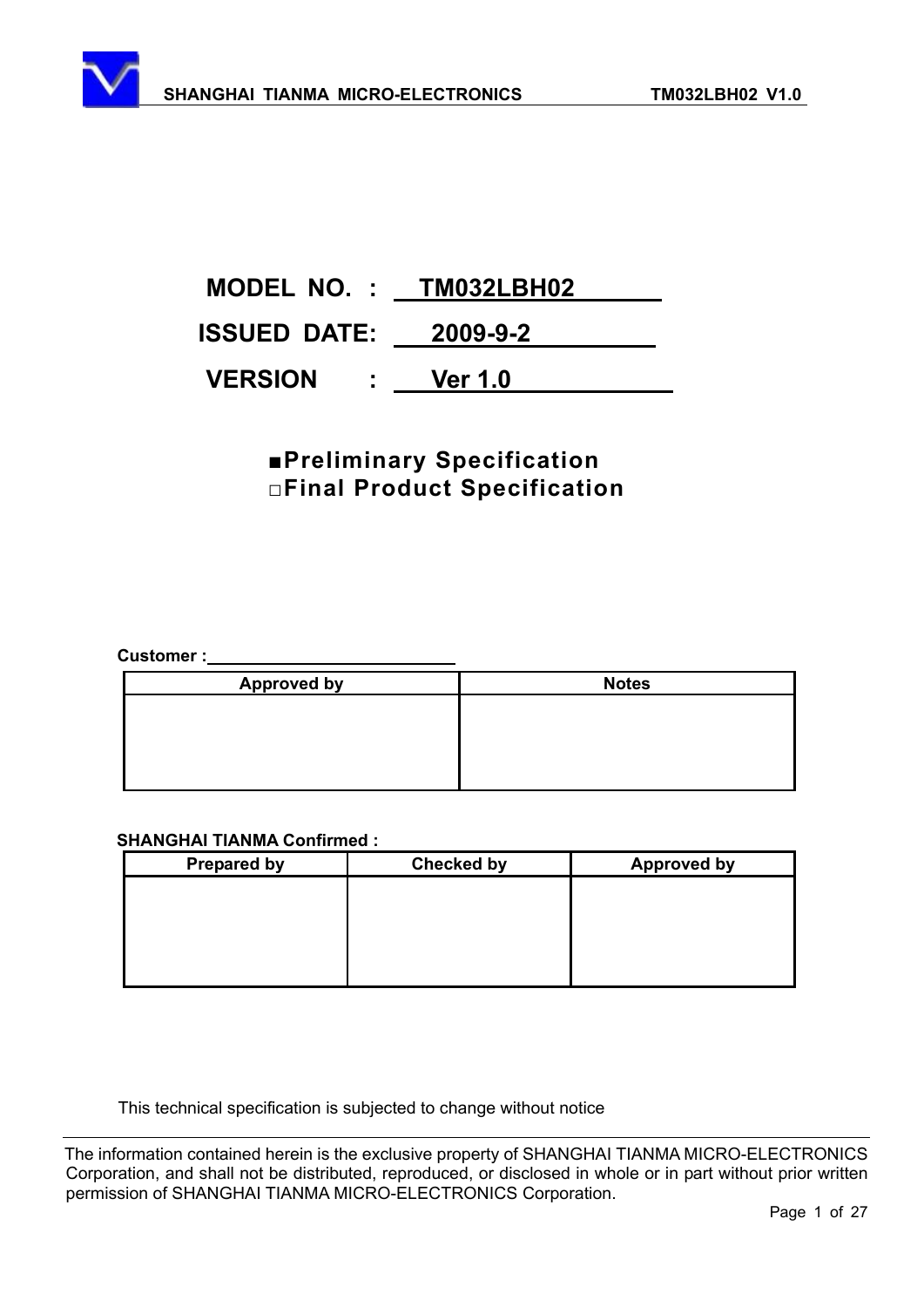

# **Table of Contents**

| $\mathbf{1}$   |  |
|----------------|--|
| $\overline{2}$ |  |
| 3              |  |
| 4              |  |
| 5              |  |
| 6              |  |
| $\overline{7}$ |  |
| 8              |  |
| 9              |  |
| 10             |  |
|                |  |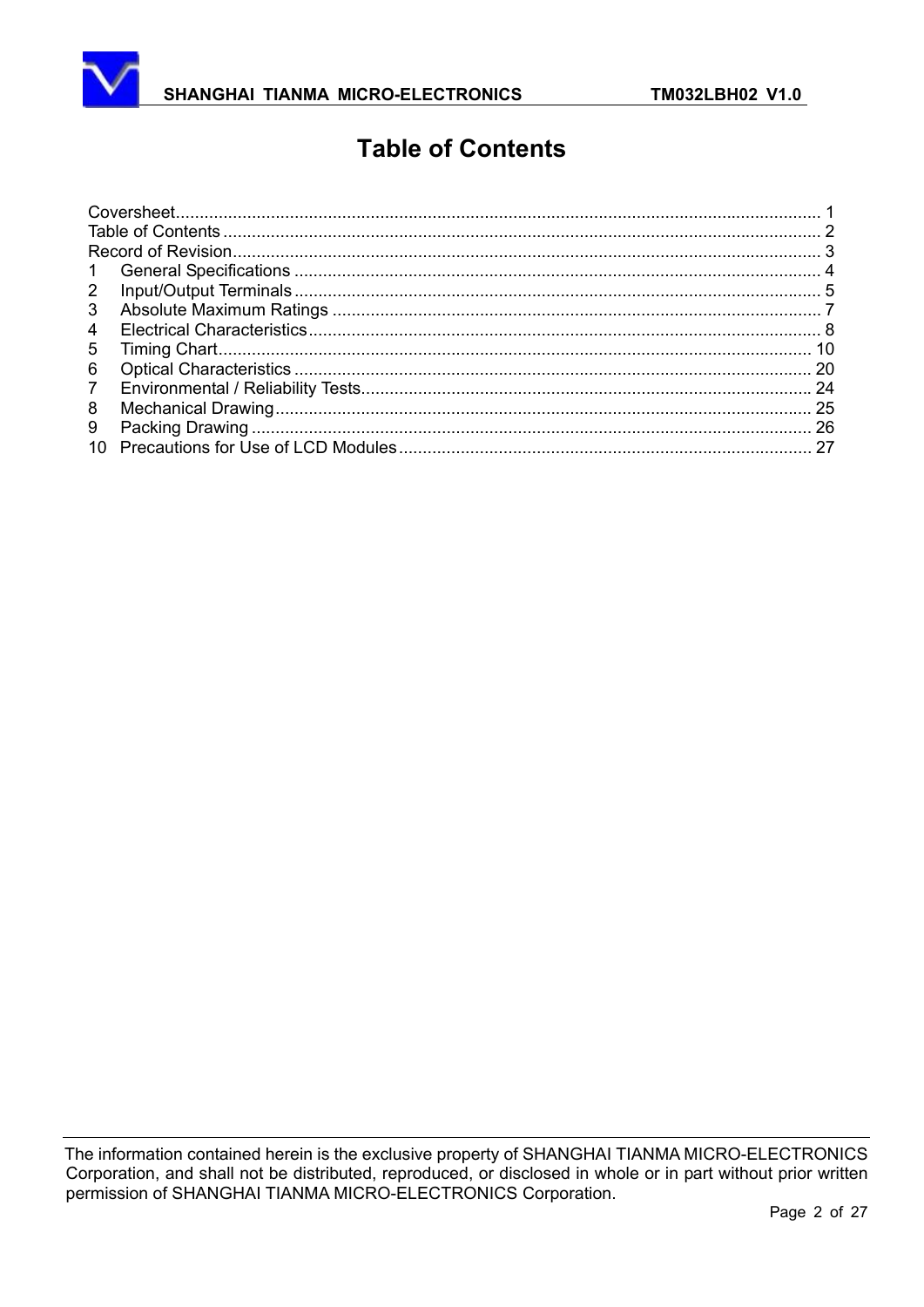

# **Record of Revision**

| <b>Rev</b> | <b>Issued Date</b> | <b>Description</b>                | <b>Editor</b>  |
|------------|--------------------|-----------------------------------|----------------|
| $1.0$      | 2009-9-2           | Preliminary Specification Release | Jianchuan_wang |
|            |                    |                                   |                |
|            |                    |                                   |                |
|            |                    |                                   |                |
|            |                    |                                   |                |
|            |                    |                                   |                |
|            |                    |                                   |                |
|            |                    |                                   |                |
|            |                    |                                   |                |
|            |                    |                                   |                |
|            |                    |                                   |                |
|            |                    |                                   |                |
|            |                    |                                   |                |
|            |                    |                                   |                |
|            |                    |                                   |                |
|            |                    |                                   |                |
|            |                    |                                   |                |
|            |                    |                                   |                |
|            |                    |                                   |                |
|            |                    |                                   |                |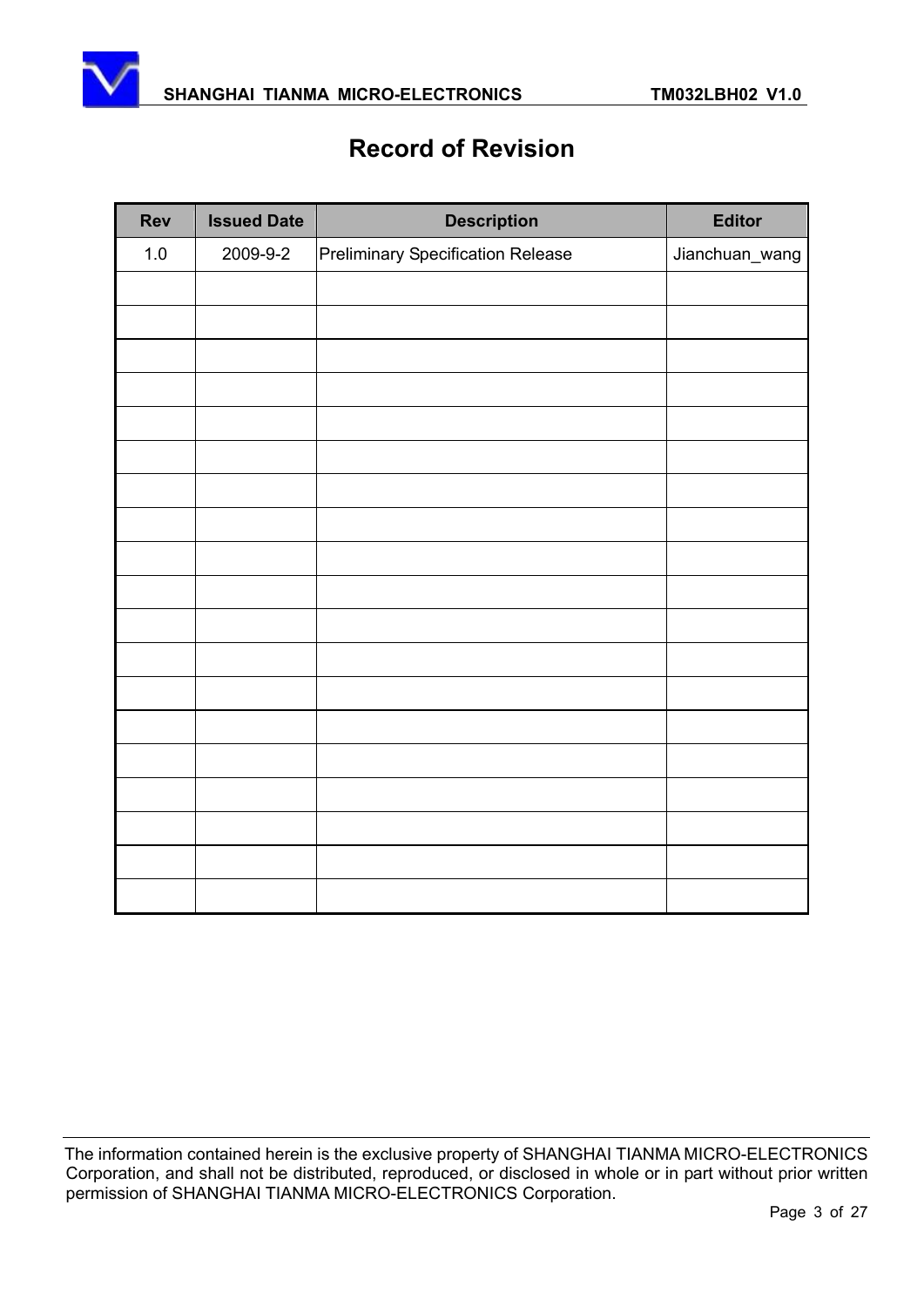

#### SHANGHAI TIANMA MICRO-ELECTRONICS **TM032LBH02 V1.0**

### **1 General Specifications**

|                                             | <b>Feature</b>                        | <b>Spec</b>                |  |
|---------------------------------------------|---------------------------------------|----------------------------|--|
|                                             | <b>Size</b>                           | 3.2 inch                   |  |
|                                             | Resolution                            | 240(RGB) x 400             |  |
|                                             | Interface                             | CPU 18 bits/16 bits/8 bits |  |
|                                             | <b>Color Depth</b>                    | 262K/65K                   |  |
|                                             | Technology Type                       | a-Si                       |  |
| <b>Display Spec.</b>                        | Pixel Pitch (mm)                      | 0.174X0.174                |  |
|                                             | <b>Pixel Configuration</b>            | R.G.B. Vertical Stripe     |  |
|                                             | Display Mode                          | TM with Normally White     |  |
|                                             | Surface Treatment(Up Polarizer)       | Clear Type(3H)             |  |
|                                             | <b>Viewing Direction</b>              | 6 o'clock                  |  |
|                                             | <b>Gray Scale Inversion Direction</b> | 12 o'clock                 |  |
|                                             | $LCM (W \times H \times D) (mm)$      | 80.90x47.60x3.90           |  |
|                                             | Active Area(mm)                       | 41.76x69.60                |  |
| <b>Mechanical</b><br><b>Characteristics</b> | With /Without TSP                     | <b>With TSP</b>            |  |
|                                             | Weight (g)                            | <b>TBD</b>                 |  |
|                                             | <b>LED Numbers</b>                    | 4 LEDs                     |  |
| <b>Electronic</b>                           | Driver IC                             | <b>HX8352-A</b>            |  |

Note 1: Viewing direction for best image quality is different from TFT definition, there is a 180 degree shift.

Note 2: Requirements on Environmental Protection: Q/S0002

Note 3: LCM weight tolerance : +/- 5%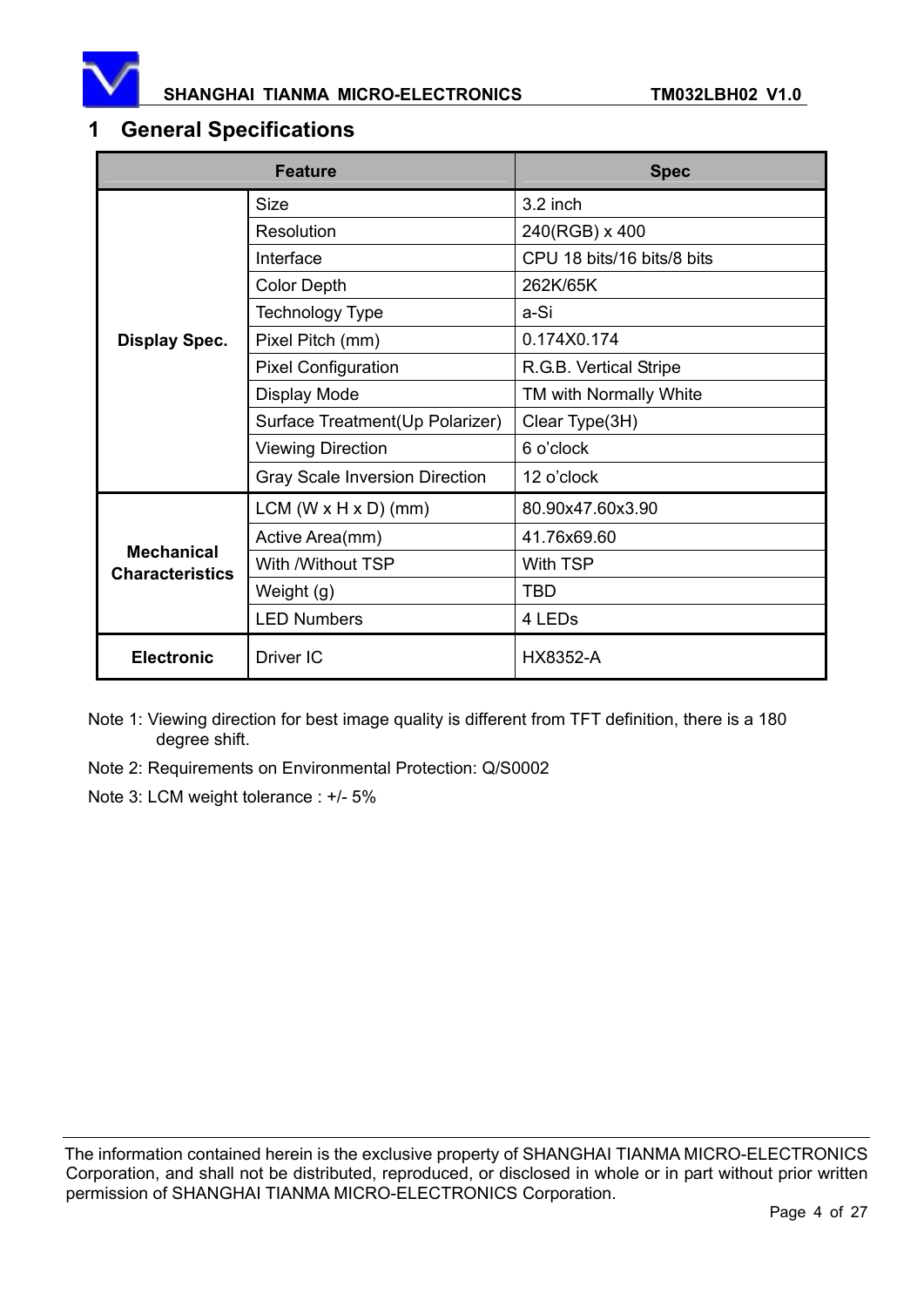

### **2 Input/Output Terminals**

#### **2.1 TFT LCD Panel**

| <b>No</b>      | <b>SYMBOL</b>   | $1/O$ | <b>Description</b>                                                                     | <b>Remark</b> |
|----------------|-----------------|-------|----------------------------------------------------------------------------------------|---------------|
| 1              | <b>GND</b>      | P     | Ground                                                                                 |               |
| $\overline{2}$ | YD              | P     | <b>Touch Panel Bottom Side</b>                                                         |               |
| 3              | XR              | P     | <b>Touch Panel Right Side</b>                                                          |               |
| 4              | YU              | P     | <b>Touch Panel Up Sid</b>                                                              |               |
| 5              | <b>XL</b>       | P     | <b>Touch Panel Left Side</b>                                                           |               |
| 6              | <b>GND</b>      | P     | Ground                                                                                 |               |
| $\overline{7}$ | BS <sub>1</sub> | I     | Interface selection                                                                    | Note 2        |
| 8              | BS <sub>0</sub> | I     | Interface selection                                                                    | Note 2        |
| 9              | <b>FMARK/NC</b> | O     | Tearing effect output. If not used, please open this pin                               |               |
| 10             | PWM OUT/N<br>C  | O     | PWM control signal output                                                              |               |
| 11             | LCD ID          | O     | ID pin, 2.783V (under typical input voltage 2.8V)                                      |               |
| 12             | <b>RESET</b>    | I     | Reset signal; Must be reset after power is supplied                                    |               |
| 13             | D <sub>17</sub> | I     | Data input                                                                             |               |
| 14             | D <sub>16</sub> | I     | Data input                                                                             |               |
| 15             | D <sub>15</sub> | I     | Data input                                                                             |               |
| 16             | D <sub>14</sub> | I     | Data input                                                                             |               |
| 17             | D <sub>13</sub> | I     | Data input                                                                             |               |
| 18             | D <sub>12</sub> |       | Data input                                                                             |               |
| 19             | D11             | I     | Data input                                                                             |               |
| 20             | D <sub>10</sub> | I     | Data input                                                                             |               |
| 21             | D <sub>9</sub>  | I     | Data input                                                                             |               |
| 22             | D <sub>8</sub>  | I     | Data input                                                                             |               |
| 23             | D7              | I     | Data input                                                                             |               |
| 24             | D <sub>6</sub>  | I     | Data input                                                                             |               |
| 25             | D <sub>5</sub>  | I     | Data input                                                                             |               |
| 26             | D <sub>4</sub>  | I     | Data input                                                                             |               |
| 27             | D <sub>3</sub>  | I     | Data input                                                                             |               |
| 28             | D <sub>2</sub>  |       | Data input                                                                             |               |
| 29             | D <sub>1</sub>  |       | Data input                                                                             |               |
| 30             | D <sub>0</sub>  | I     | Data input                                                                             |               |
| 31             | <b>RD</b>       | I     | Read signal                                                                            |               |
| 32             | <b>WR</b>       | I     | Write signal                                                                           |               |
| 33             | <b>RS</b>       | I     | Command or parameter select signal; Low: command;<br>High: parameter                   |               |
| 34             | <b>CS</b>       | L     | Chip select signal, low: chip can be accessed;<br>Must be connected to GND if not used |               |
| 35             | <b>GND</b>      | P     | Ground                                                                                 |               |
| 36             | <b>IOVCC</b>    | P     | Digital I/O power supply                                                               |               |
| 37             | <b>VCC</b>      | P     | Digital power supply                                                                   |               |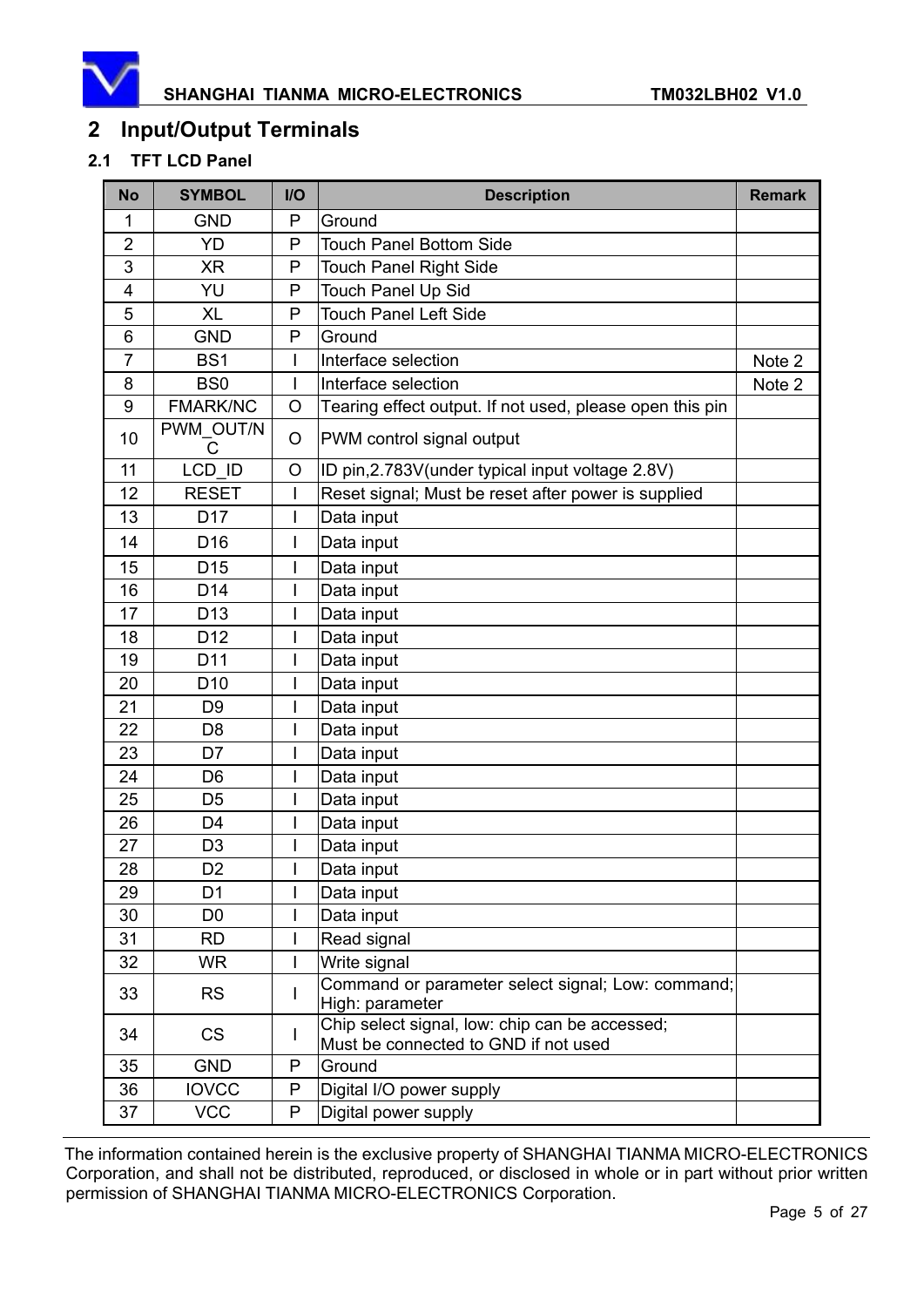

### SHANGHAI TIANMA MICRO-ELECTRONICS **TM032LBH02 V1.0**

| 38 | <b>NC</b>  |   | No connection                   |  |
|----|------------|---|---------------------------------|--|
| 39 | LEDK4      | P | Back light cathode LEDK4        |  |
| 40 | LEDK3      | P | Back light cathode LEDK3        |  |
| 41 | LEDK2      | P | <b>Back light cathode LEDK2</b> |  |
| 42 | LEDK1      | P | Back light cathode LEDK1        |  |
| 43 | LEDA       | P | <b>Back light cathode LEDA</b>  |  |
| 44 | <b>GND</b> | D | Ground                          |  |

Note 1: I/O definition:

I---Input O---Output P---Power(Ground) NC---No connection

Note 2: Interface selection:

| <b>BS1</b> | <b>BS0</b> | <b>Interface Mode</b>                          | <b>DB Pins</b>                         |
|------------|------------|------------------------------------------------|----------------------------------------|
|            |            | 16-bit bus interface, 80-system,<br>65K-color  | D15-D0: Data; D17-D16:<br>Unused       |
|            |            | 16-bit bus interface, 80-system,<br>262K-color | D15-D0: Data; D17-D16:<br>Unused       |
|            |            | 18-bit bus interface, 80-system,<br>262K-color | D <sub>17</sub> -D <sub>0</sub> : Data |
|            |            | 8-bit bus interface, 80-system,<br>262K-color  | D7-D0: Data; D17-D8: Unused            |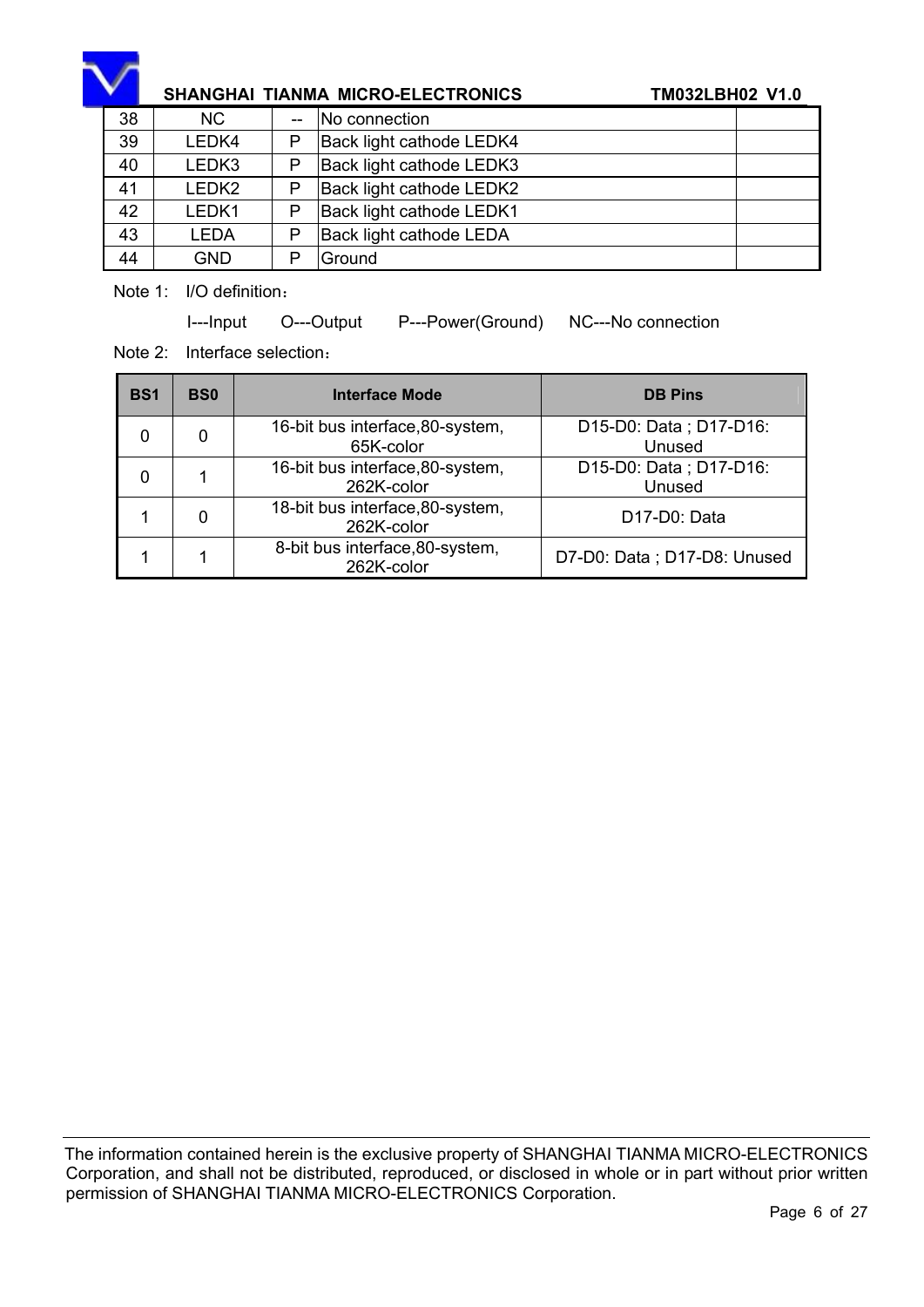

### **3 Absolute Maximum Ratings**

### **3.1 Driving TFT LCD Panel**

|             |               |      |               |                 | Ta = $25^{\circ}$ C |
|-------------|---------------|------|---------------|-----------------|---------------------|
| <b>Item</b> | <b>Symbol</b> | Min. |               |                 | Max. Unit Remark    |
| .           | $\cdots$      | - -  | $\sim$ $\sim$ | $\cdot$ $\cdot$ |                     |

|                                      | $\sim$ ,                                         | .      |                      |              |                        |
|--------------------------------------|--------------------------------------------------|--------|----------------------|--------------|------------------------|
| <b>Supply Voltage</b>                | <b>VCC</b>                                       | $-0.3$ | 4.6                  | V            |                        |
| <b>Supply Voltage</b>                | <b>IOVCC</b>                                     | $-0.3$ | 4.6                  | $\vee$       |                        |
| Input Signal Voltage                 | D17~D0, CS, RD, WR, RS, RESET,<br><b>BS1,BS0</b> | $-0.3$ | <b>VCC</b><br>$+0.3$ | V            |                        |
| Touch Panel Pin Voltage              | YD, XR, YU, XL                                   |        | 7                    | V            |                        |
| <b>Back Light Forward</b><br>Current | <b>I</b> LED                                     |        | 25                   | mA           | For each<br><b>LED</b> |
| <b>Operating Temperature</b>         | $\mathsf{T}_{\mathsf{OPR}}$                      | $-20$  | 60                   | $^{\circ}$ C |                        |
| Storage Temperature                  | ${\sf T}_{\text{STG}}$                           | $-30$  | 70                   | $^{\circ}$ C |                        |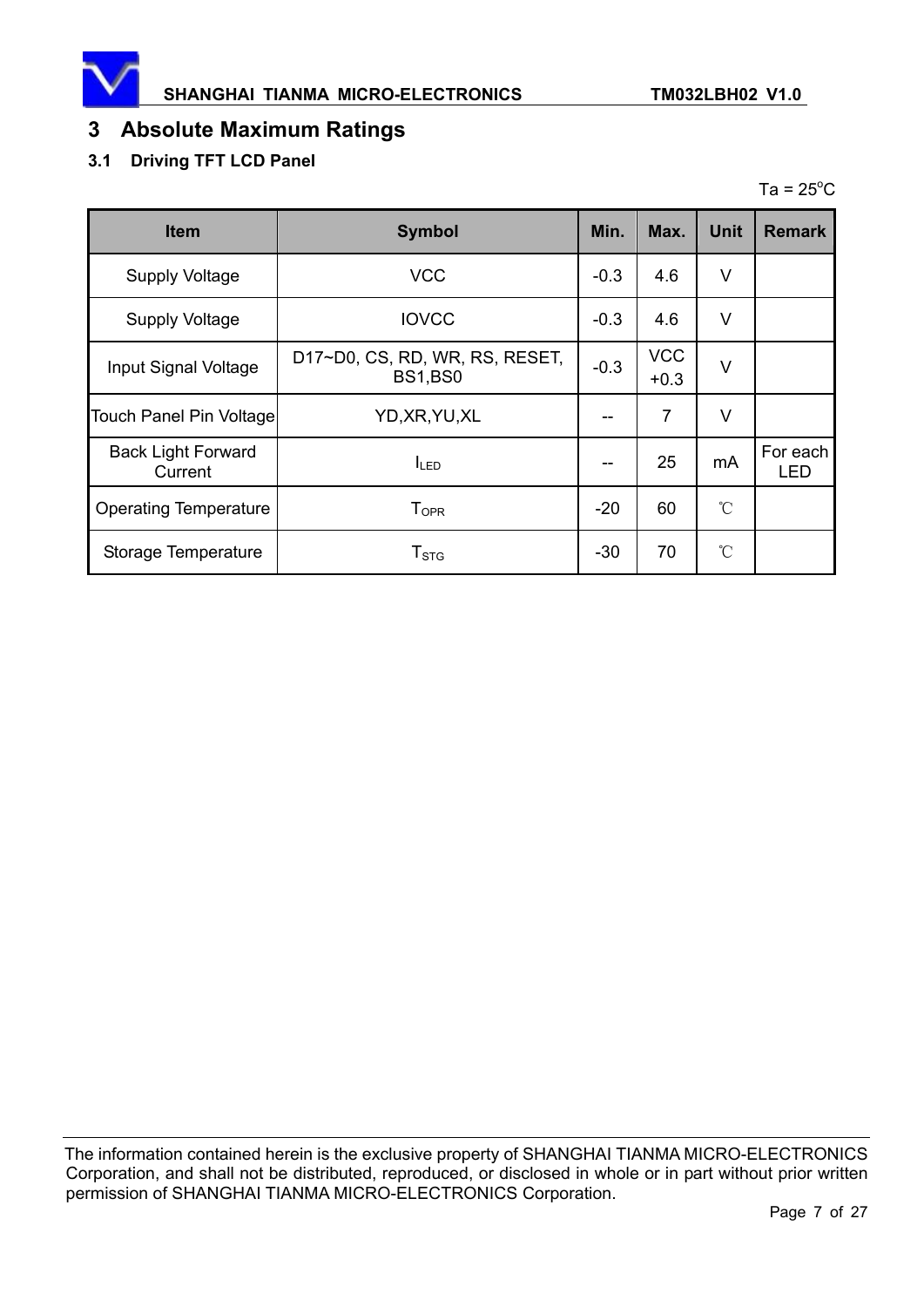

### **4 Electrical Characteristics**

### **4.1 Driving TFT LCD Panel**

GND=0V, Ta=25 $°C$ 

| <b>Item</b>                              |                   | <b>Symbol</b>               | Min.      | Typ.       | Max.         | <b>Unit</b> | <b>Remark</b>       |
|------------------------------------------|-------------------|-----------------------------|-----------|------------|--------------|-------------|---------------------|
| <b>Supply Voltage</b>                    |                   | <b>VCC</b>                  | 2.5       | 2.8        | 3.3          | V           |                     |
| Supply voltage                           |                   | <b>IOVCC</b>                | 1.65      | 2.8        | 3.3          | V           |                     |
| Input Signal                             | Low Level         | $V_{IL}$                    | $-0.3$    | --         | 0.2xIOVCC    | $\vee$      | D17~D0, CS, RD, WR, |
| Voltage                                  | <b>High Level</b> | V <sub>IH</sub>             | 0.8xIOVCC | --         | <b>IOVCC</b> | $\vee$      | RS, RESET, BS1,BS0  |
| Output Signal                            | Low Level         | $V_{OL}$                    | $-0.3$    | --         | 0.3xIOVCC    | $\vee$      | FMARK/NC,           |
| Voltage                                  | High Level        | $V_{OH}$                    | 0.7xIOVCC | --         | <b>IOVCC</b> | $\vee$      | PWM OUT/NC          |
|                                          |                   | <b>Black Mode</b><br>(60Hz) |           | <b>TBD</b> |              | mA          |                     |
| (Panel+ LSI)<br><b>Power Consumption</b> |                   | 8 color<br>Mode             |           | <b>TBD</b> |              | mA          |                     |
|                                          |                   | Standby<br>Mode             |           | <b>TBD</b> |              | uA          |                     |

#### 4.2 **Driving Backlight** Ta=25ć

| <b>Item</b>              | <b>Symbol</b> | Min.                     | Typ. | Max. | <b>Unit</b> | <b>Remark</b> |
|--------------------------|---------------|--------------------------|------|------|-------------|---------------|
| <b>Forward Current</b>   | ΙF            | $- -$                    | 20   | 25   | mA          |               |
| <b>Forward Voltage</b>   | VF            | $-$                      | 3.2  | --   |             | For one LED   |
| <b>Power Consumption</b> | $W_{BL}$      | $\overline{\phantom{m}}$ | 256  | --   | mW          |               |

Note1: Figure below shows the connection of backlight LED.



Note 2: One LED :  $I_F = 20 \text{mA}$ ,  $V_F = 3.2 \text{V}$ Note 3: The life of LED : 20,000 hours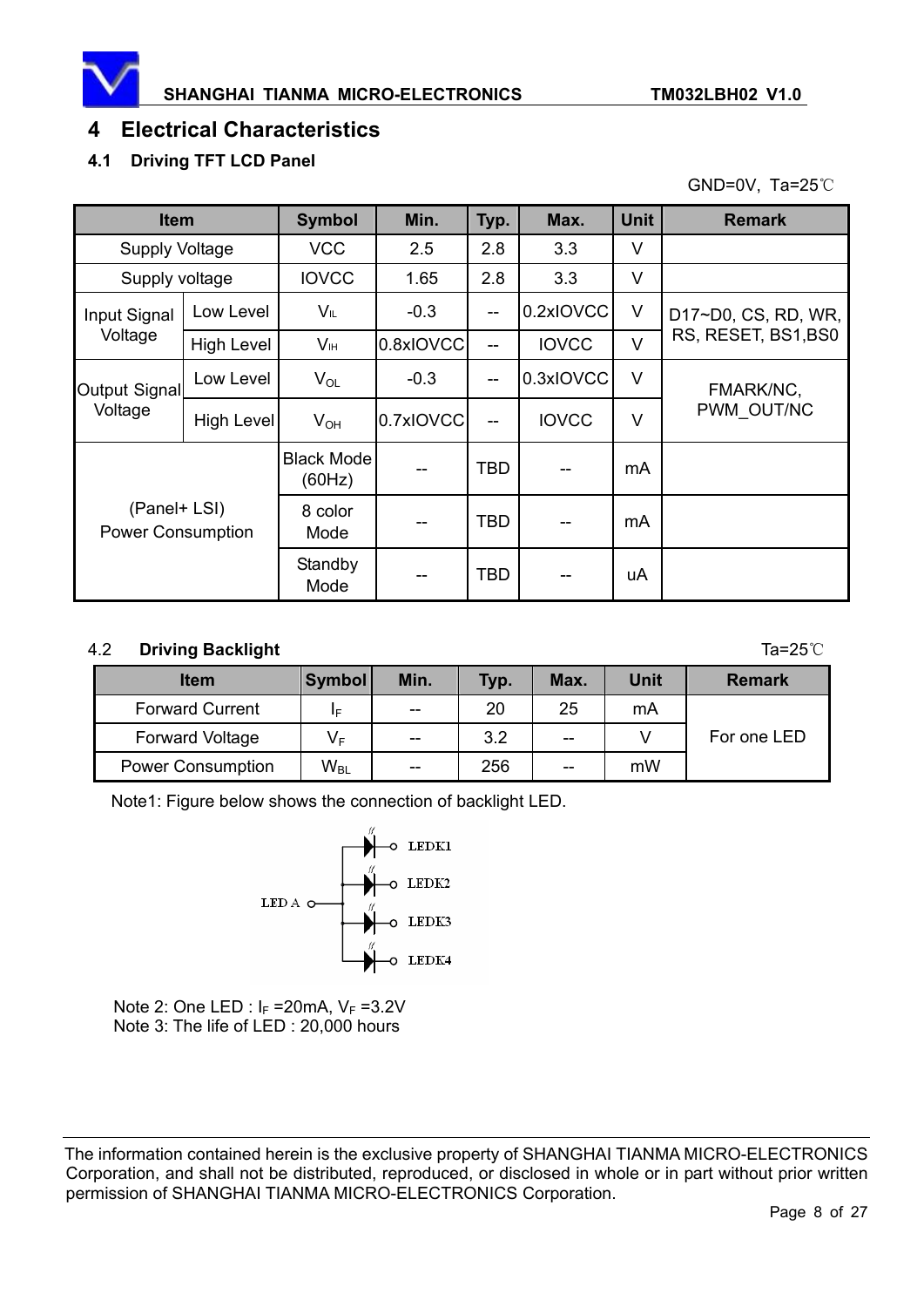

#### **4.3 Block Diagram**

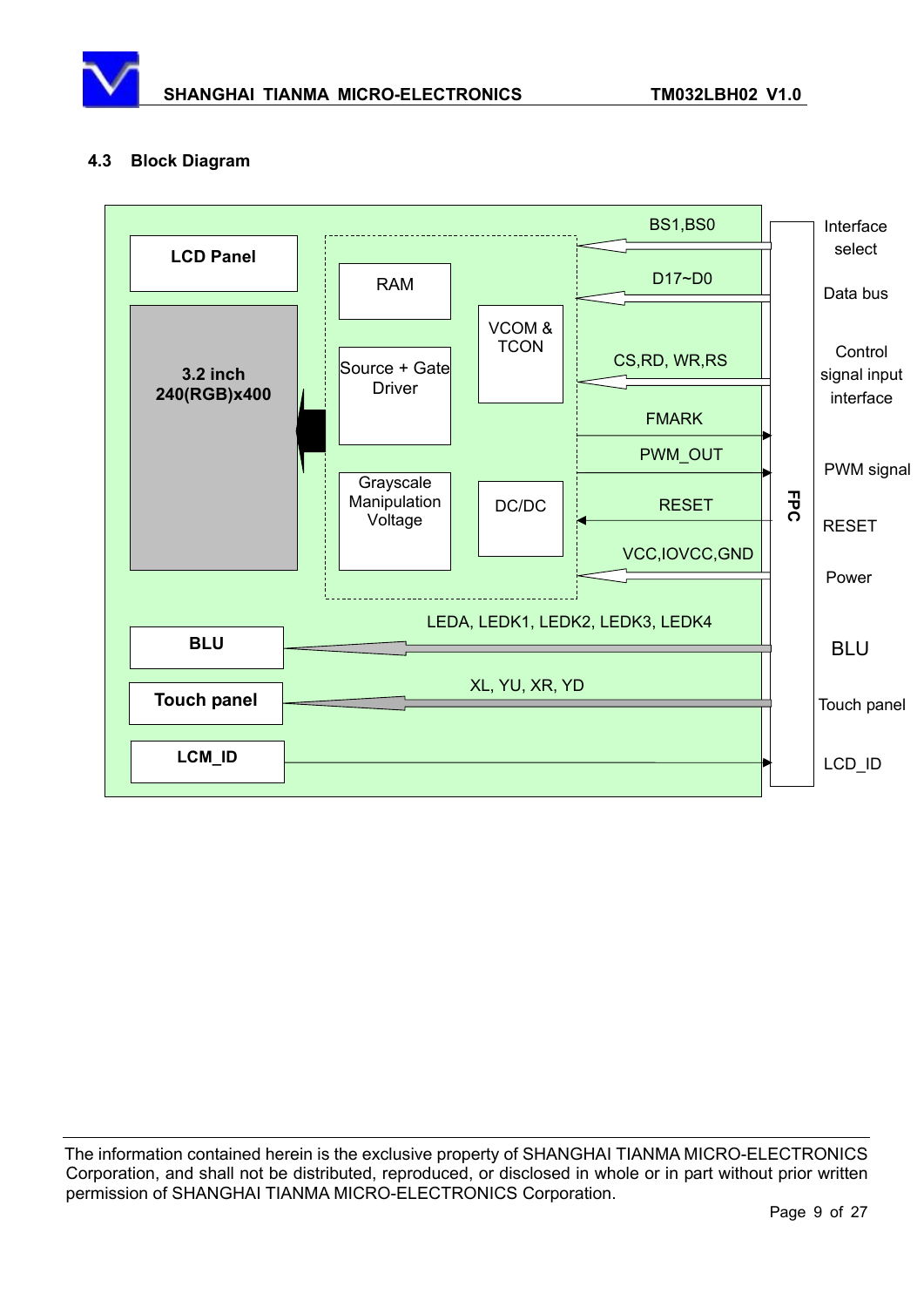

### **5 Timing Chart**

#### **5.1 Interface Characteristics**

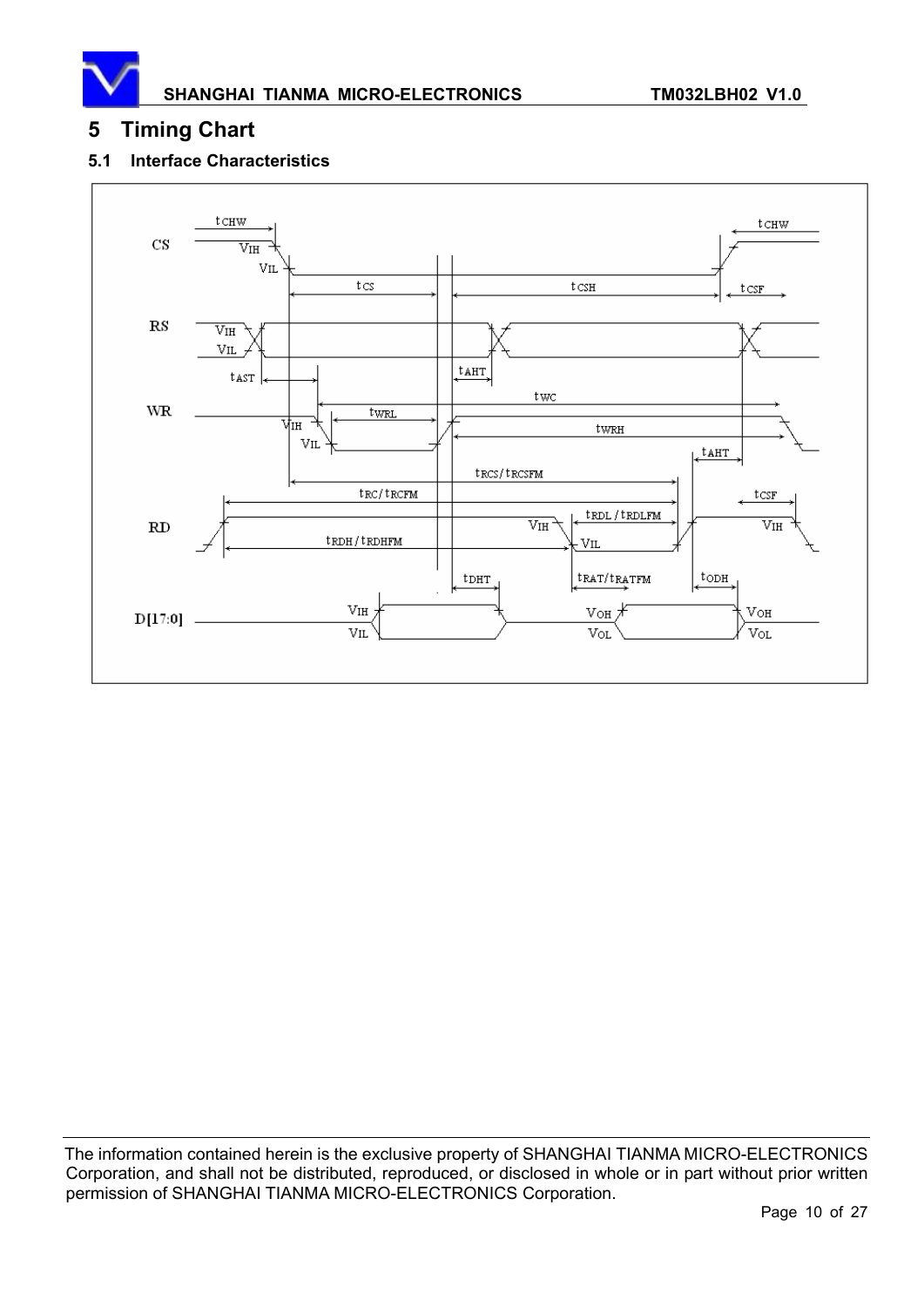

#### **5.2 Interface Timing Parameters**

#### **Normal Write Mode**

| <b>Signal</b> | <b>Symbol</b>                       | <b>Parameter</b>                                                                                       | Spec.       |      |             | <b>Description</b>            |  |
|---------------|-------------------------------------|--------------------------------------------------------------------------------------------------------|-------------|------|-------------|-------------------------------|--|
|               |                                     |                                                                                                        | Min.        | Max. | <b>Unit</b> |                               |  |
| <b>RS</b>     | t <sub>AST</sub>                    | Address setup time<br>Address hold time(Write/Read)                                                    |             |      | ns          |                               |  |
|               | t <sub>ант</sub>                    |                                                                                                        |             |      |             |                               |  |
|               | $t_{\text{CHW}}$                    | Chip select "H" pulse width                                                                            | $\mathbf 0$ |      |             |                               |  |
|               | $t_{\rm CS}$                        | Chip select setup time (Write)<br>Chip select setup time (Read ID)<br>Chip select setup time (Read FM) |             |      | ns          |                               |  |
| <b>CS</b>     | $t_{\text{RCS}}$                    |                                                                                                        |             |      |             |                               |  |
|               | t <sub>RCSFM</sub>                  |                                                                                                        |             |      |             |                               |  |
|               | $t_{\mathsf{CSF}}$                  | Chip select wait time(Write/Read)                                                                      | 10          |      |             |                               |  |
|               | $t_{\scriptstyle{\text{CSH}}}$      | Chip select hold time                                                                                  |             |      |             |                               |  |
|               | t <sub>wc</sub>                     | Write cycle                                                                                            | 100         |      | ns          |                               |  |
| <b>WR</b>     | t <sub>wrH</sub>                    | Control pulse "H" duration                                                                             | 20          |      |             |                               |  |
|               | t <sub>WRL</sub>                    | Control pulse "L" duration                                                                             |             |      |             |                               |  |
|               | $t_{RC}$                            | Read cycle (ID)                                                                                        | 150         |      |             |                               |  |
| <b>RD</b>     | t <sub>RDH</sub>                    | Control pulse "H" duration (ID)                                                                        |             |      | ns          | When read ID data             |  |
|               | t <sub>RDL</sub>                    | Control pulse "L" duration (ID)                                                                        | 50          |      |             |                               |  |
|               | $t_{\scriptstyle\mathrm{RCFM}}$     | Read cycle (FM)                                                                                        | 250         |      |             | When read from                |  |
| <b>RD</b>     | t <sub>RDHFM</sub>                  | Control pulse "H" duration (FM)                                                                        | 50          |      | ns          |                               |  |
|               | t <sub>RDLFM</sub>                  | Control pulse "L" duration (FM)                                                                        |             |      |             | frame memory                  |  |
| D[17:0]       | $t_{\text{DST}}$                    | Data setup time                                                                                        | 20          |      |             |                               |  |
|               | $t_{\text{DHT}}$                    | Data hold time                                                                                         |             |      |             | For maximum                   |  |
|               | $t_{\sf RAT}$                       | Read access time (ID)                                                                                  |             | 70   | ns          | $C_{L} = 30pF$<br>For minimum |  |
|               | <b>t</b> ratfm                      | Read access time (FM)                                                                                  |             | 100  |             | $C_{L} = 8pF$                 |  |
|               | Output disable time<br><b>І</b> орн |                                                                                                        | 20          | 80   |             |                               |  |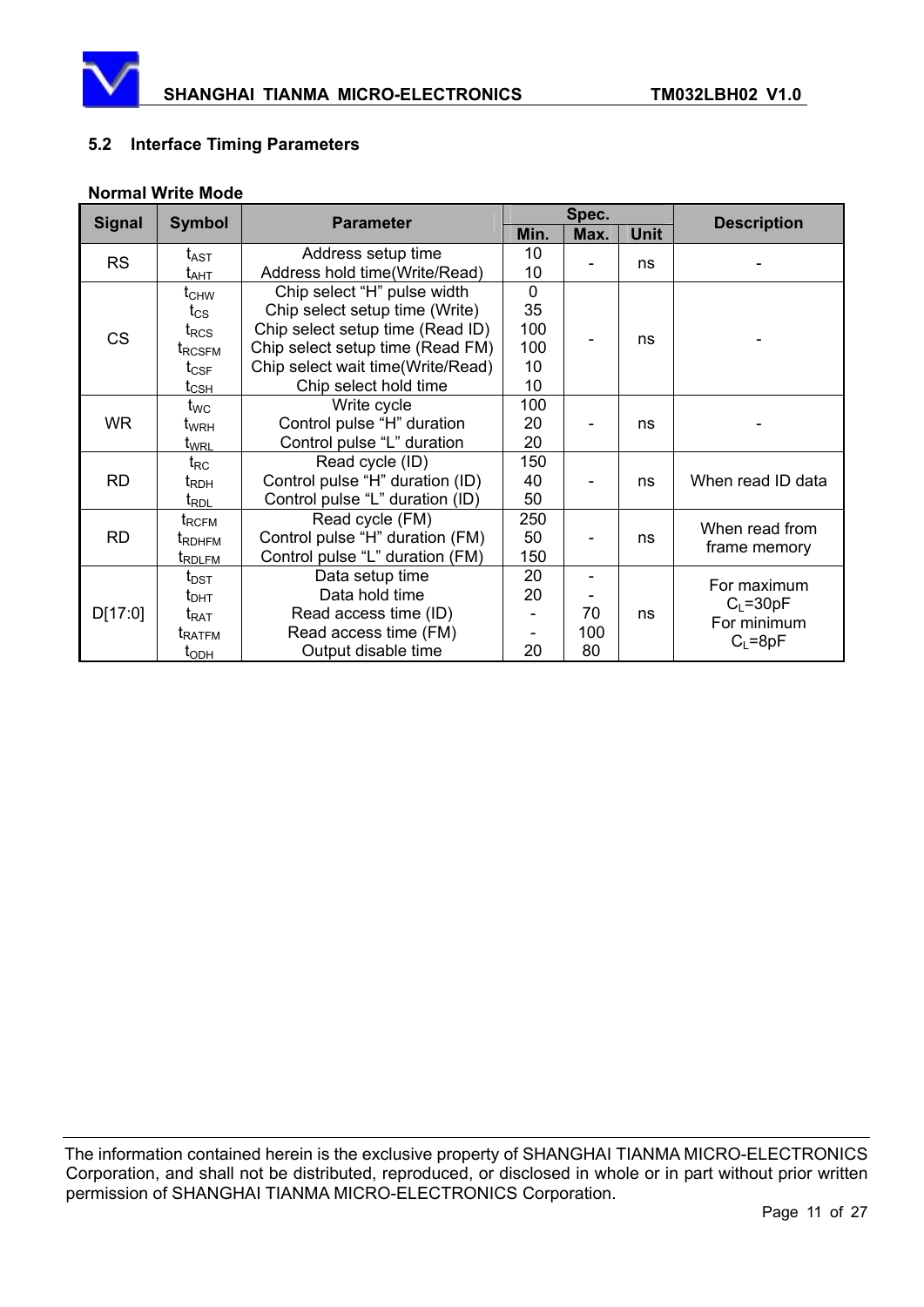

#### **5.3 Interface Register Write/Read Timing**

#### 5.3.1 **System Bus Interface Register Write Timing**



#### 5.3.2 **System Bus Interface Register Read Timing**

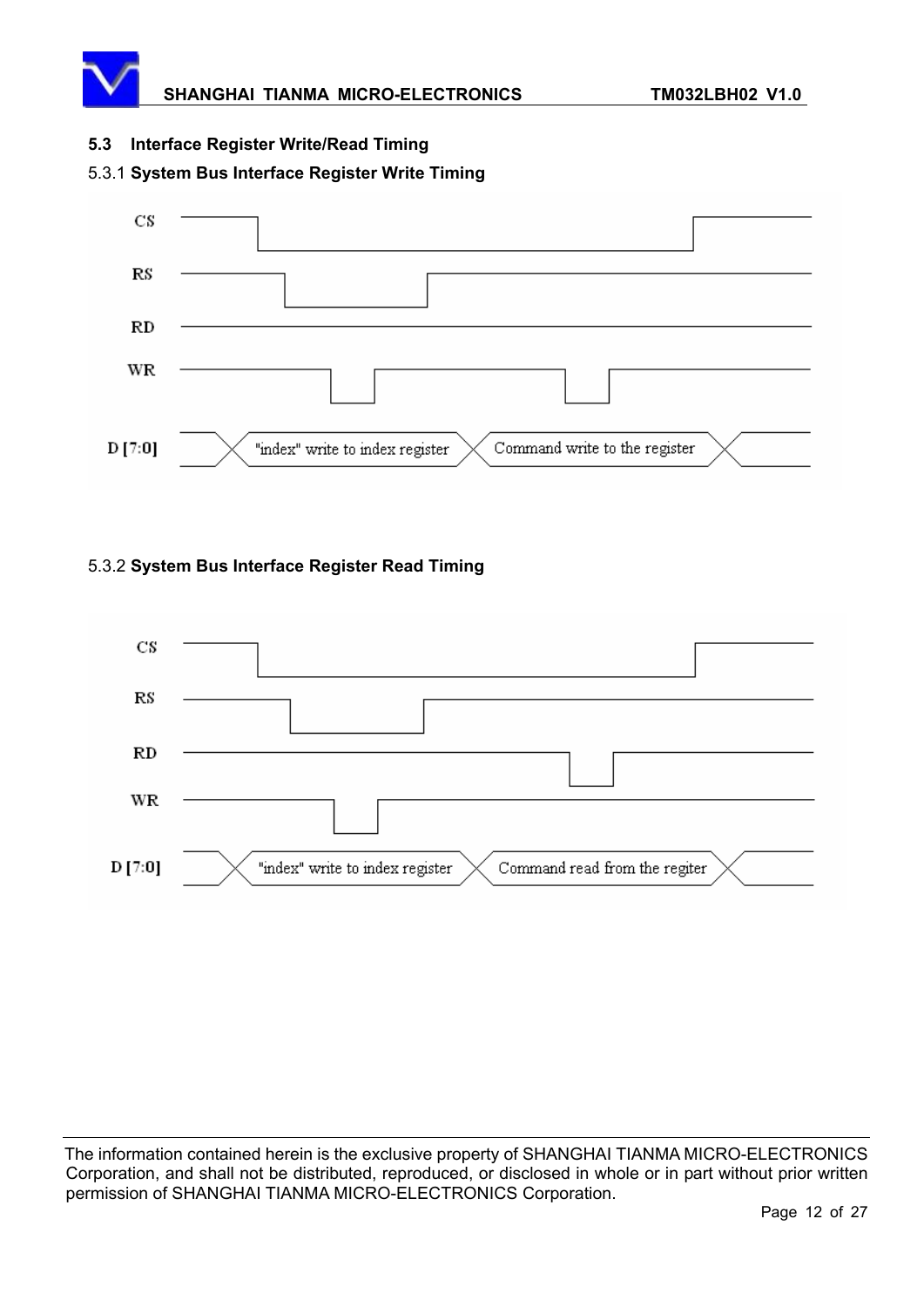

#### **5.4 GRAM Write/Read Data Format**

#### 5.4.1 **18-bit Read/Write GRAM Data Format(262K)**



#### 5.4.2 **16-bit Read/Write GRAM Data Format(262K/65K)**



16-bit Data Bus GRAM Write/Read Data Format (16+2bit, 262k)

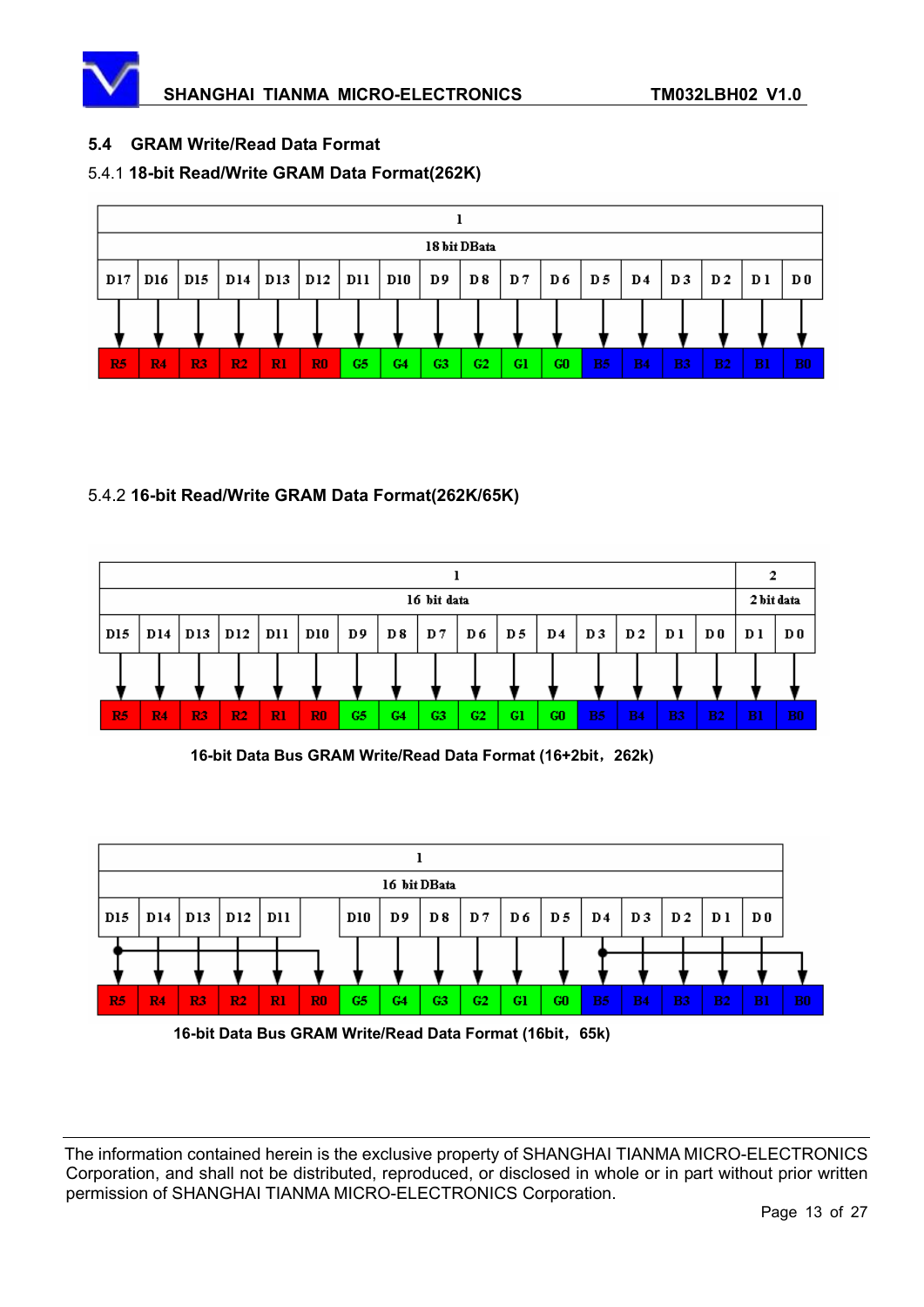#### 5.4.3 **8-bit Read/Write GRAM Data Format(262K)**



#### **5.5 Data Bus GRAM Write/Read Timing**

#### 5.5.1 **18-bit Data Bus GRAM Write/Read Timing(262k)**

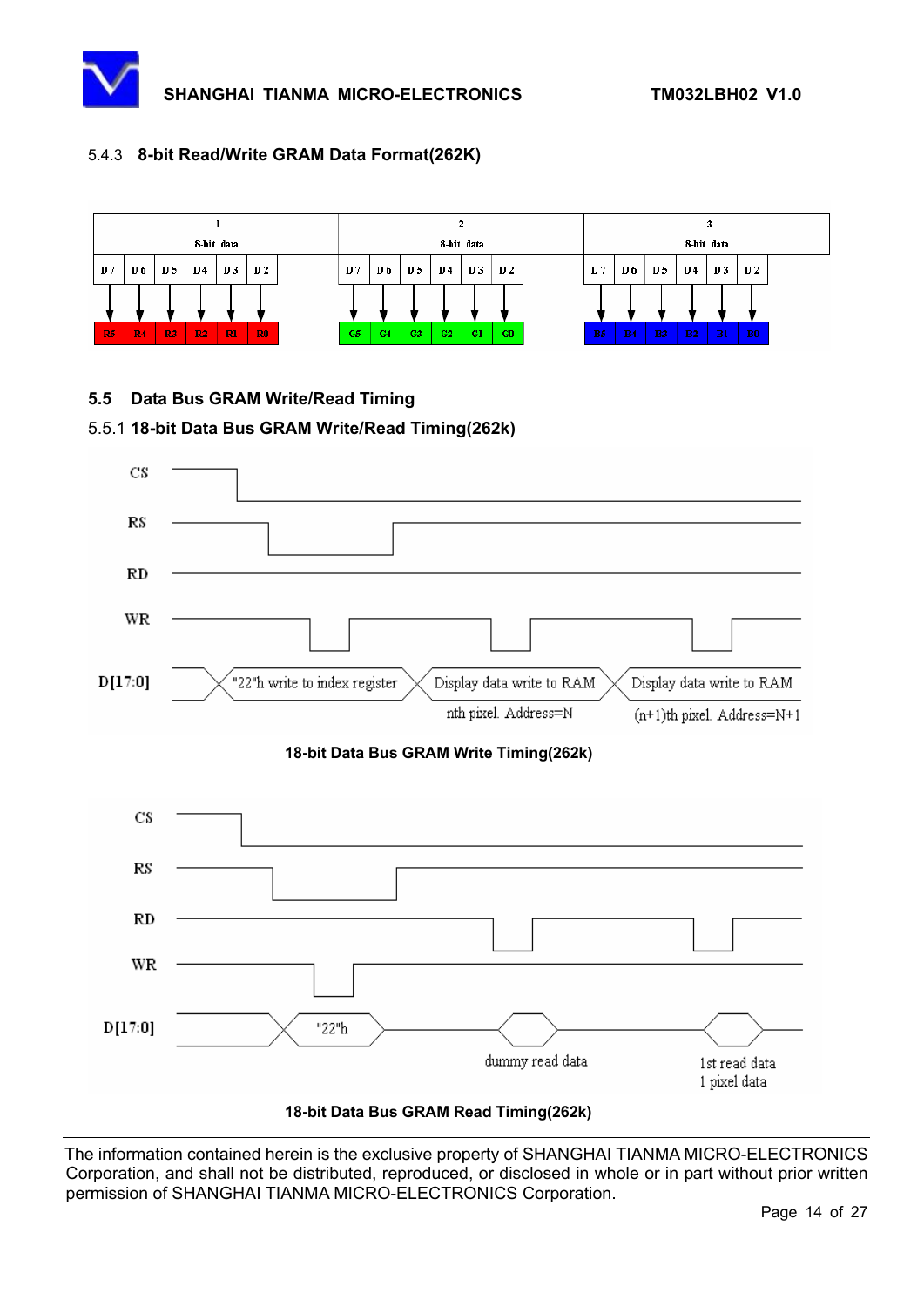#### 5.5.2 **16-bit Data Bus GRAM Write/Read Timing(262k/65k)**

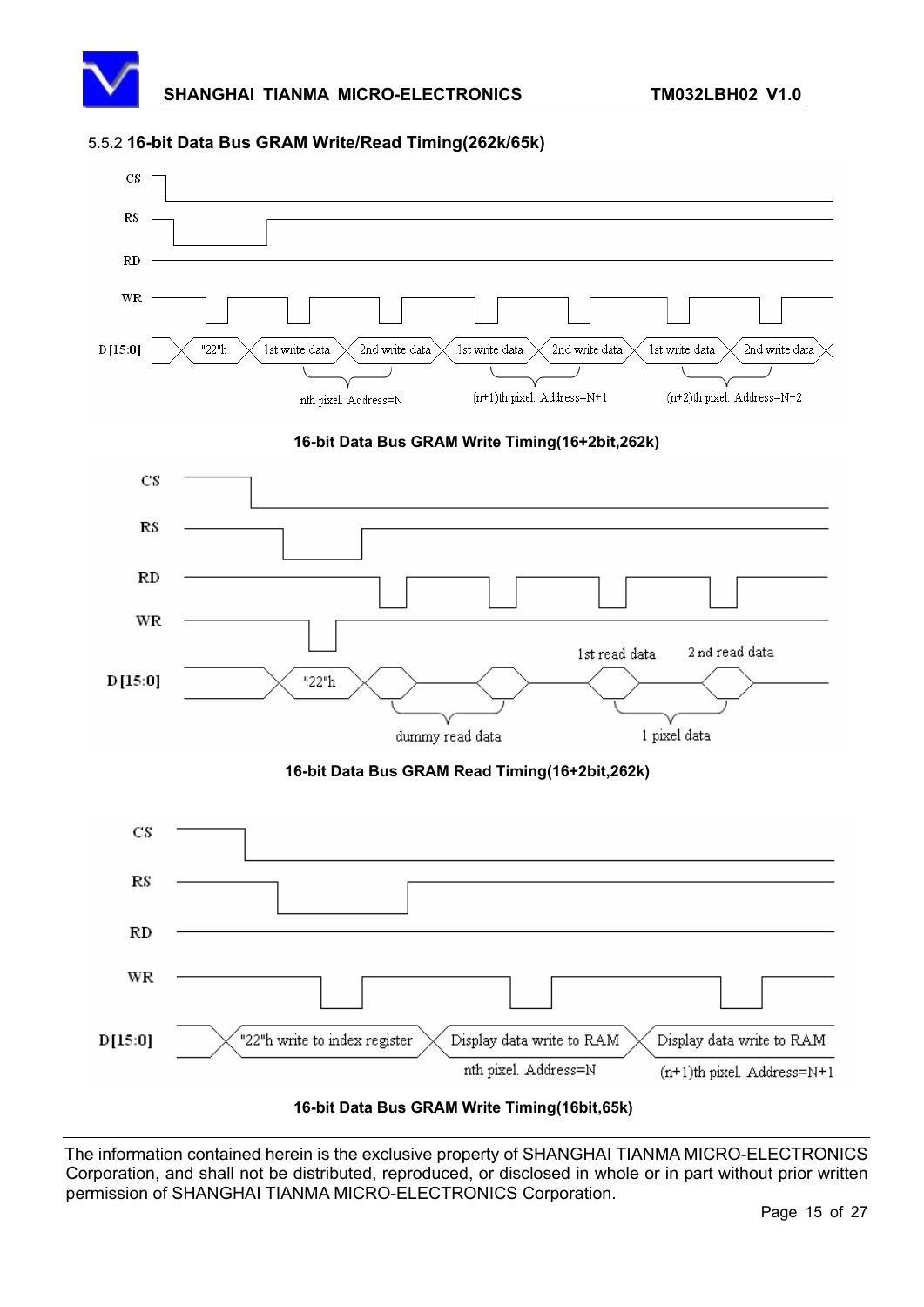### SHANGHAI TIANMA MICRO-ELECTRONICS **TM032LBH02 V1.0**





#### 5.5.3 **8-bit Data Bus GRAM Write/Read Timing(262k)**

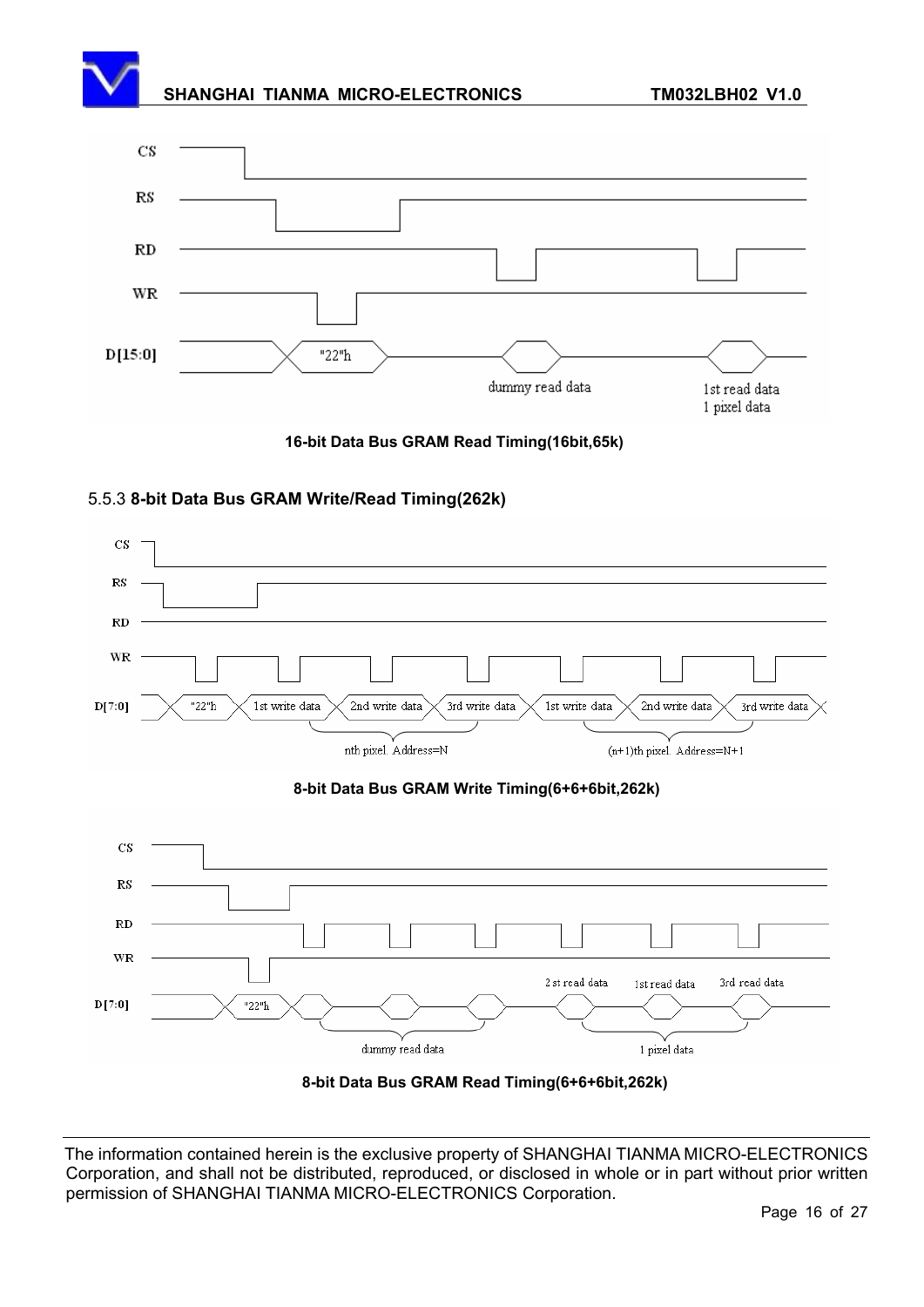

#### **5.6 Reset Timing Characteristics**



#### **Reset Input Timing**

#### **Reset Timing Parameters**

| <b>Symbol</b>            | <b>Parameter</b>         | <b>Related</b> | Spec. |      |                          | <b>Note</b>                                      | <b>Unit</b> |
|--------------------------|--------------------------|----------------|-------|------|--------------------------|--------------------------------------------------|-------------|
|                          |                          | <b>Pins</b>    | Min.  | Typ. | Max.                     |                                                  |             |
| <b>I</b> RESW            | Reset low pulse<br>width | <b>RESET</b>   | 10    |      | $\overline{\phantom{0}}$ |                                                  | <b>us</b>   |
| <b>t</b> <sub>REST</sub> | Reset complete<br>time   |                |       |      | 5                        | When reset applied<br>during "Sleep In<br>mode"  | ms          |
|                          |                          |                |       |      | 120                      | When reset applied<br>during "Sleep Out<br>mode" | ms          |

#### Note 1:

| <b>RESET Pulse</b>   | <b>Action</b>      |
|----------------------|--------------------|
| Shorter than 5µs     | Shorter than 5µs   |
| Longer than 10µs     | Reset              |
| Between 5µs and 10µs | <b>Reset Start</b> |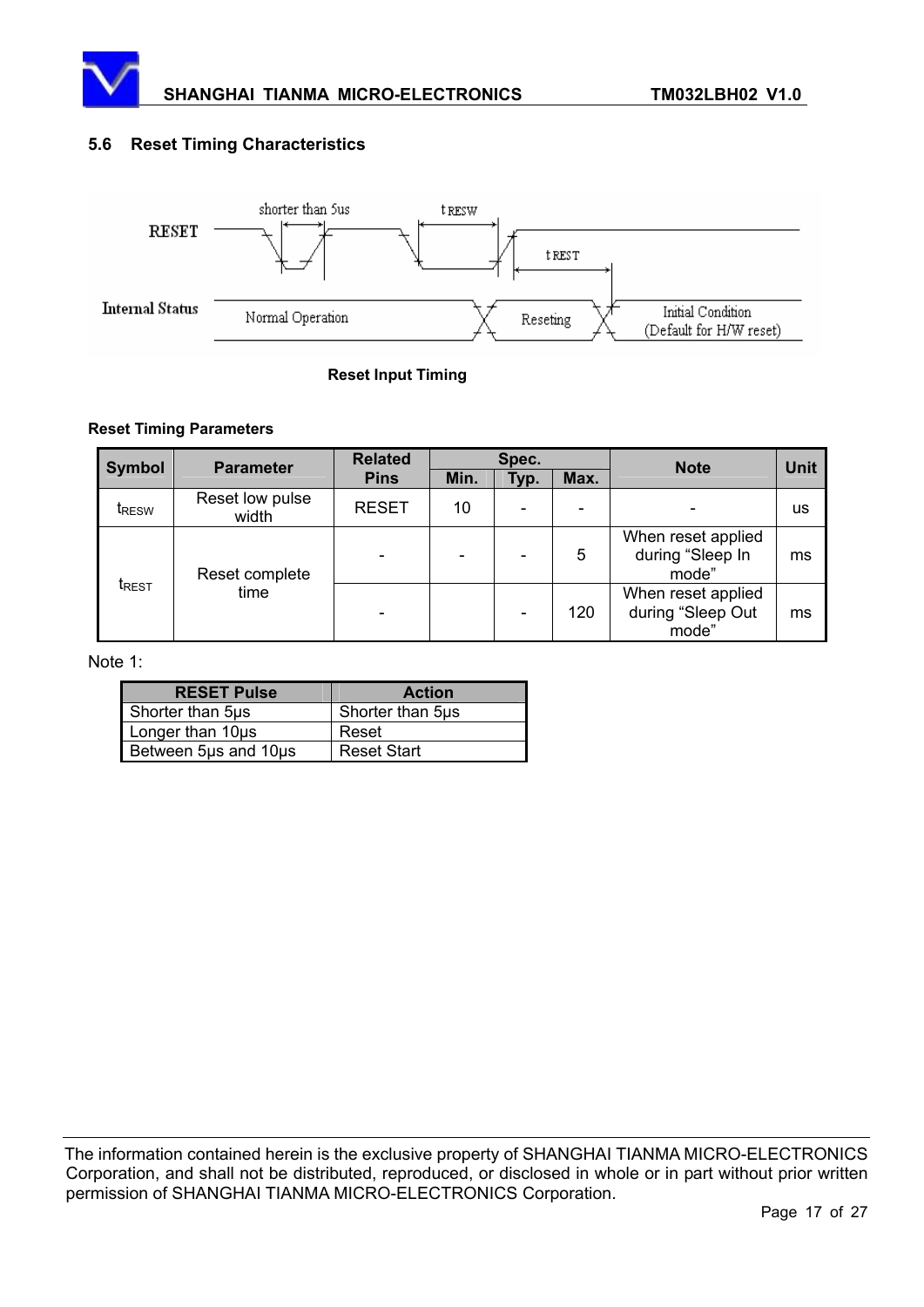#### **5.7 Power On/Off Sequence**

#### **5.7.1 Power on Sequence**

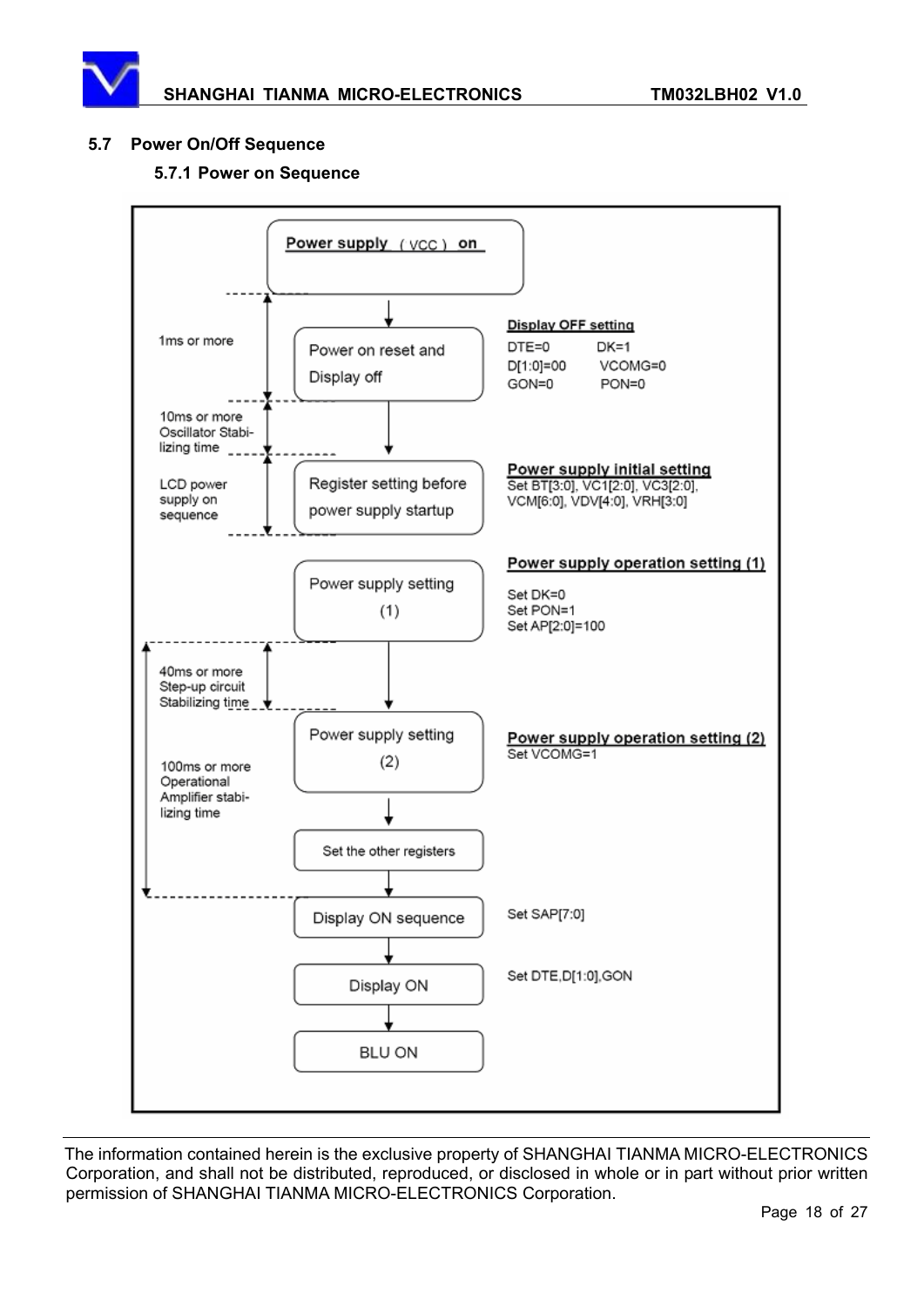SHANGHAI TIANMA MICRO-ELECTRONICS **TM032LBH02 V1.0** 

#### **5.7.2 Power off Sequence**

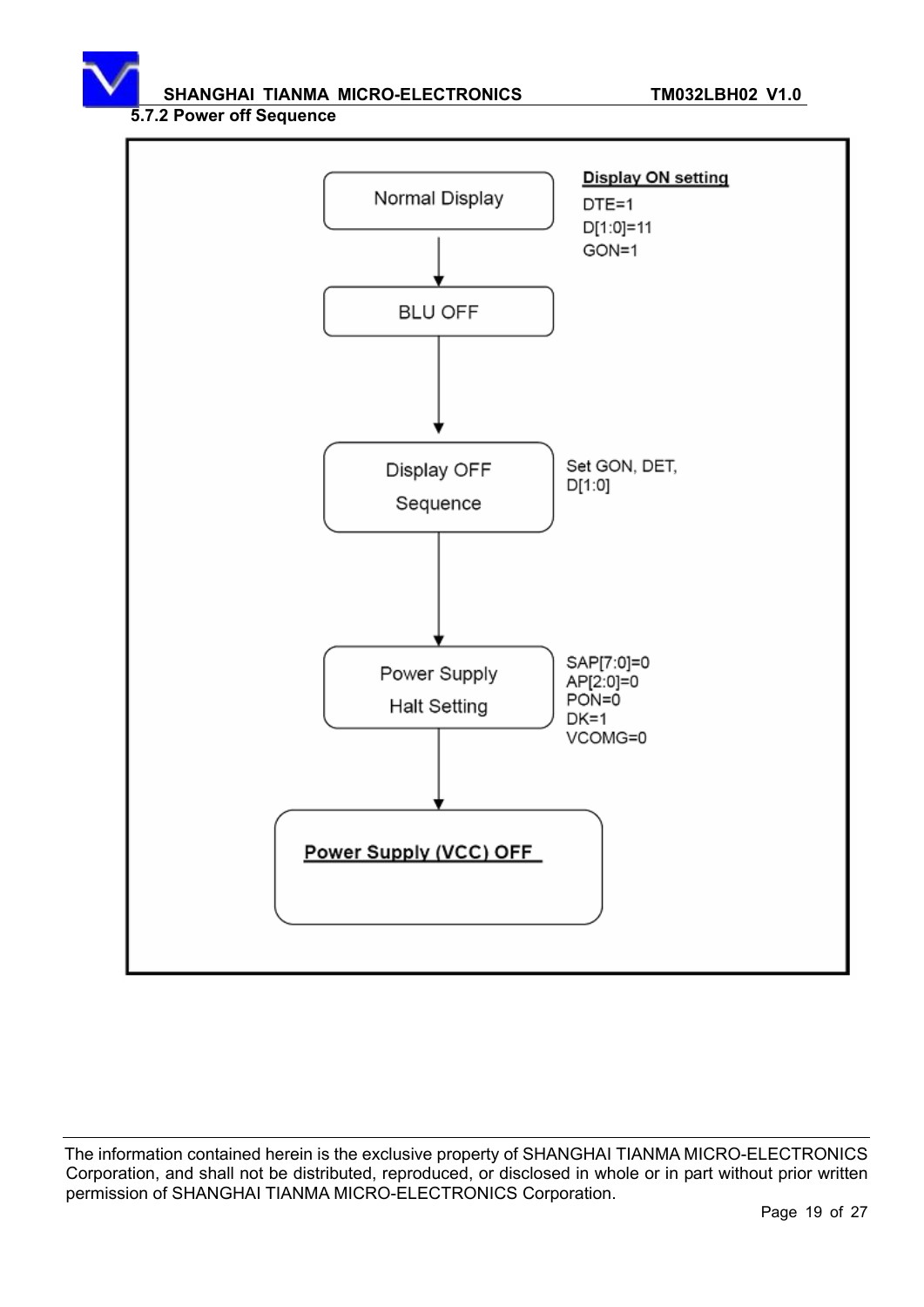

Ta= $25^{\circ}$ C

### **6 Optical Characteristics**

#### **6.1 Optical Specification**

| <b>Item</b>           |             | <b>Symbol</b> | <b>Condition</b>          | Min.  | Typ.  | Max.                     | <b>Unit</b>     | <b>Remark</b>                |
|-----------------------|-------------|---------------|---------------------------|-------|-------|--------------------------|-----------------|------------------------------|
| <b>View Angles</b>    |             | $\theta$ T    | $CR \ge 10$               | 60    | 70    |                          | Degree          | Note 2                       |
|                       |             | $\theta$ B    |                           | 45    | 55    | -                        |                 |                              |
|                       |             | θL            |                           | 60    | 70    | $\overline{\phantom{a}}$ |                 |                              |
|                       |             | $\theta R$    |                           | 60    | 70    | $\overline{\phantom{0}}$ |                 |                              |
| <b>Contrast Ratio</b> |             | <b>CR</b>     | $\theta = 0^{\circ}$      | 400   | 500   |                          |                 | Note1<br>Note3               |
| <b>Response Time</b>  |             | $T_{ON}$      | 25°C                      |       | 25    | 30                       | ms              | Note1                        |
|                       |             | $T_{OFF}$     |                           |       |       |                          |                 | Note4                        |
|                       | White       | X             | <b>Backlight is</b><br>on | 0.250 | 0.300 | 0.350                    |                 | Note <sub>5</sub> ,<br>Note1 |
|                       |             | у             |                           | 0.270 | 0.320 | 0.370                    |                 |                              |
|                       | Red         | X             |                           | 0.555 | 0.605 | 0.655                    |                 |                              |
| Chromaticity          |             | у             |                           | 0.285 | 0.335 | 0.385                    |                 |                              |
|                       | Green       | X             |                           | 0.286 | 0.336 | 0.386                    |                 |                              |
|                       |             | у             |                           | 0.566 | 0.616 | 0.666                    |                 |                              |
|                       | <b>Blue</b> | X             |                           | 0.102 | 0.152 | 0.202                    |                 |                              |
|                       |             | у             |                           | 0.027 | 0.077 | 0.127                    |                 |                              |
| Uniformity            |             | U             |                           |       | 80    |                          | $\%$            | Note1<br>Note <sub>6</sub>   |
| <b>NTSC</b>           |             |               |                           | 55    | 60    |                          | $\%$            | Note 5                       |
| Luminance(With TSP)   |             | L             |                           | 200   | 250   |                          | $\text{cd/m}^2$ | Note1<br>Note7               |

Test Conditions:

- 1.  $V_F = 3.2V$ ,  $I_{BL} = 80mA(Backlight current)$ , the ambient temperature is 25°C.
- 2. The test systems refer to Note 1 and Note 2.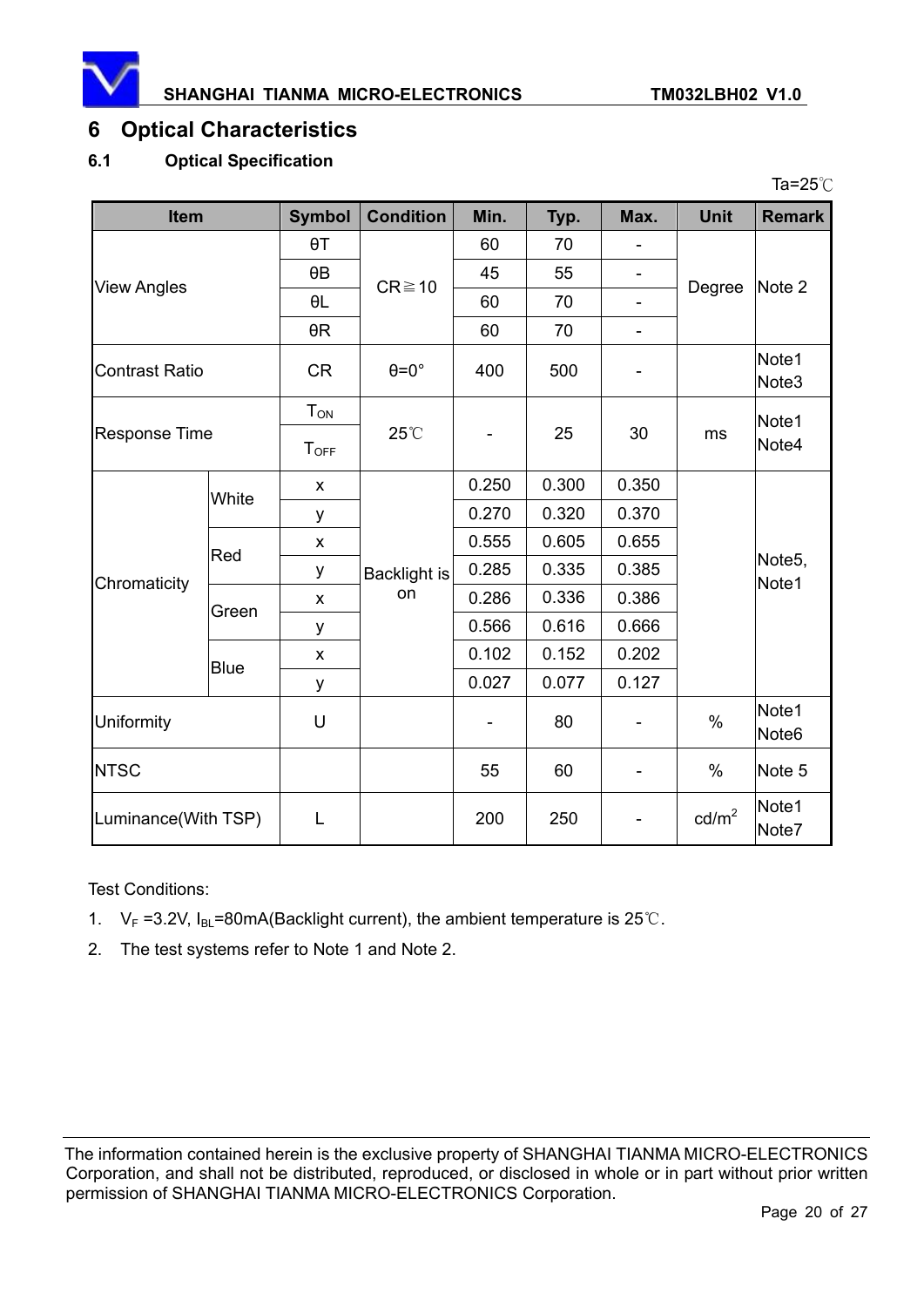

#### Note 1: Definition of optical measurement system.

The optical characteristics should be measured in dark room. After 5 minutes operation, the optical properties are measured at the center point of the LCD screen. All input terminals LCD panel must be ground when measuring the center area of the panel.



Note 2: Definition of viewing angle range and measurement system.

viewing angle is measured at the center point of the LCD by CONOSCOPE(ergo-80).

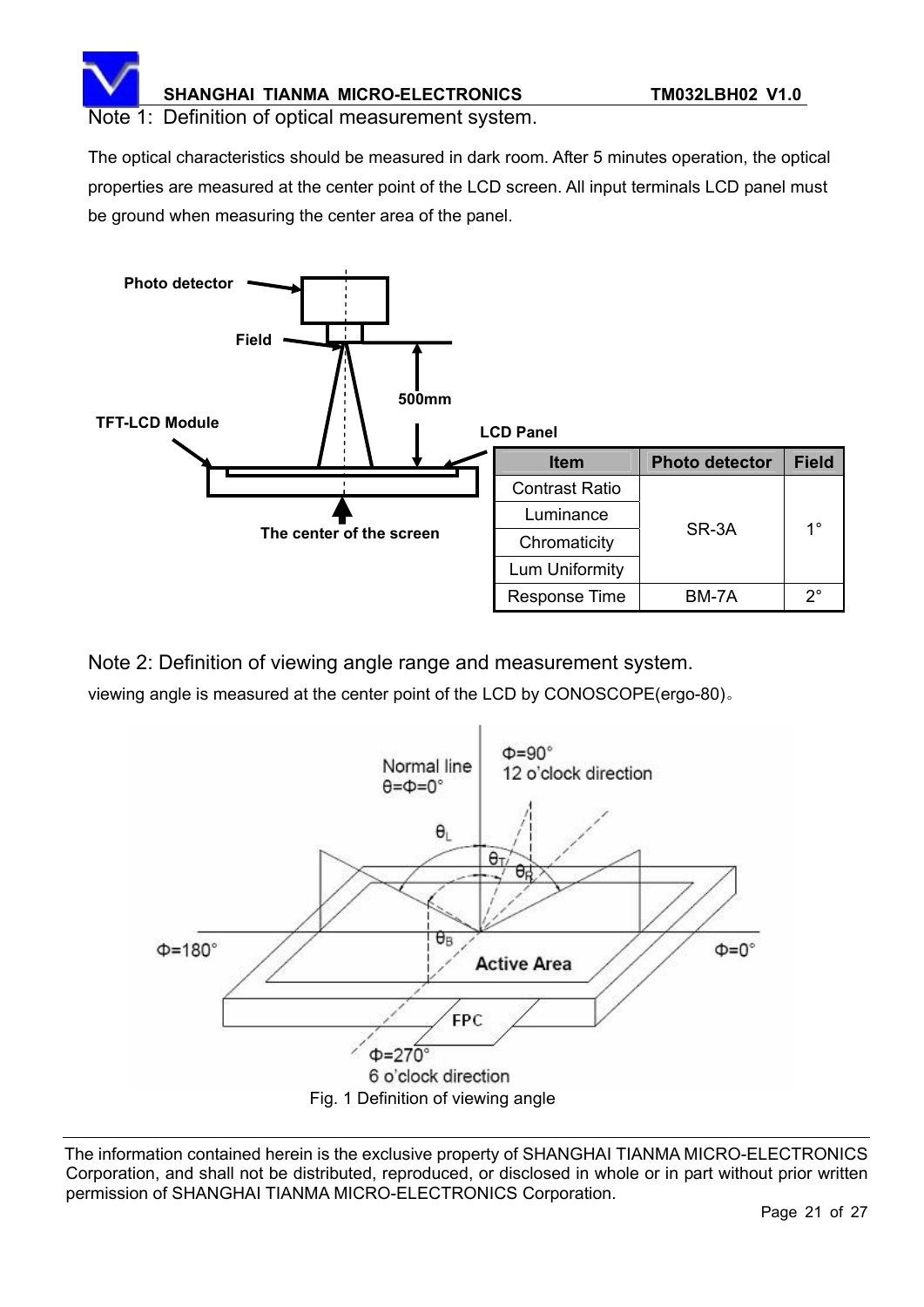

### Note 3: Definition of contrast ratio

Luminance measured when LCD is on the "White" state Contrast ratio  $(CR)$  = Luminance measured when LCD is on the "Black" state "White state ":The state is that the LCD should be driven by Vwhite.

"Black state": The state is that the LCD should be driven by Vblack.

Vwhite: To be determined Vblack: To be determined.

### Note 4: Definition of Response time

The response time is defined as the LCD optical switching time interval between "White" state and "Black" state. Rise time  $(T_{ON})$  is the time between photo detector output intensity changed from 90% to 10%. And fall time  $(T<sub>OFF</sub>)$  is the time between photo detector output intensity changed from 10% to 90%.



Note 5: Definition of color chromaticity (CIE1931) Color coordinates measured at center point of LCD.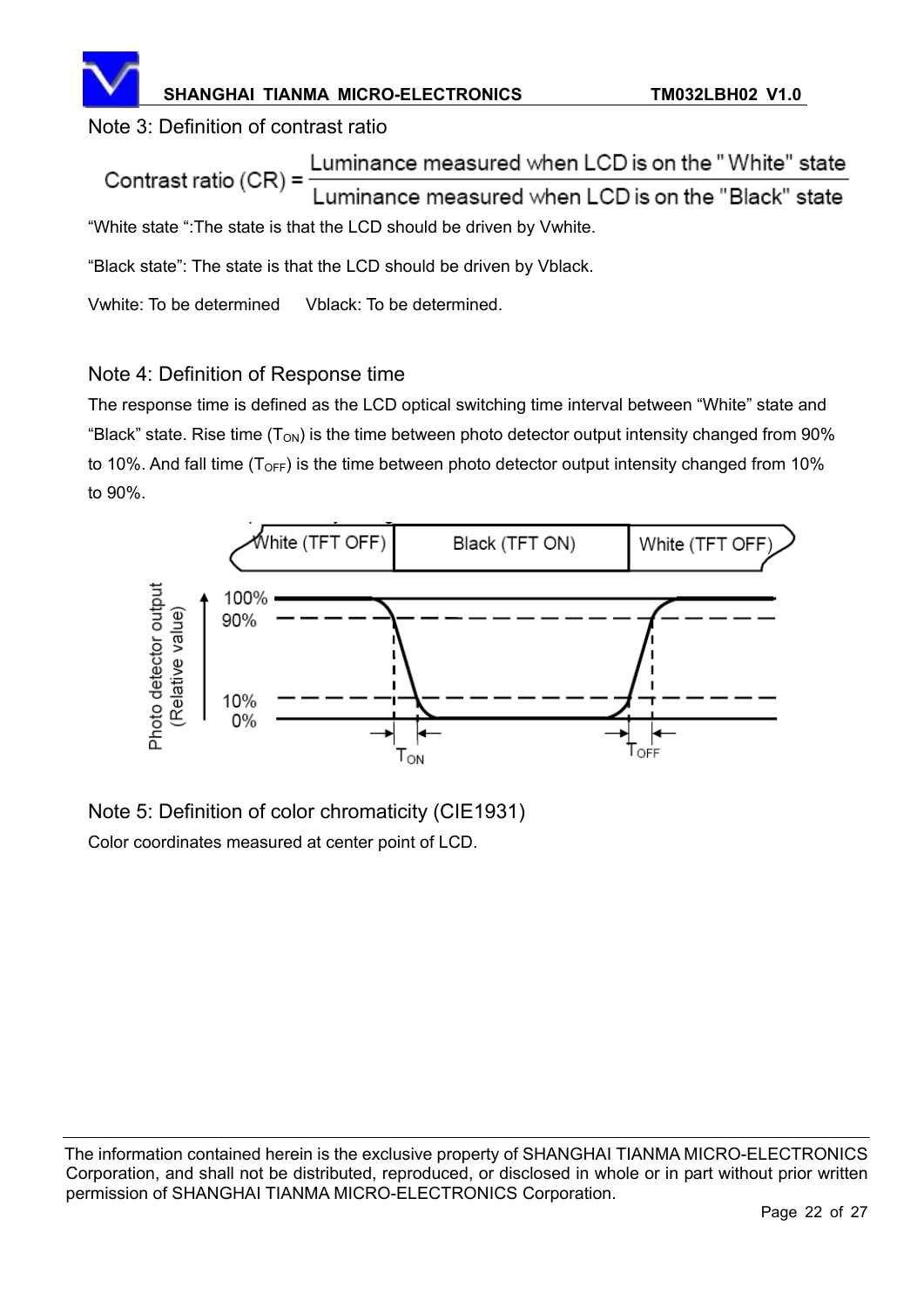

### Note 6: Definition of Luminance Uniformity

Active area is divided into 9 measuring areas (Refer Fig. 2). Every measuring point is placed at the center of each measuring area.

Luminance Uniformity $(U)$  = Lmin/ Lmax

L-------Active area length W----- Active area width



Fig. 2 Definition of uniformity

Lmax: The measured maximum luminance of all measurement position.

Lmin: The measured minimum luminance of all measurement position.

Note 7: Definition of Luminance:

Measure the luminance of white state at center point.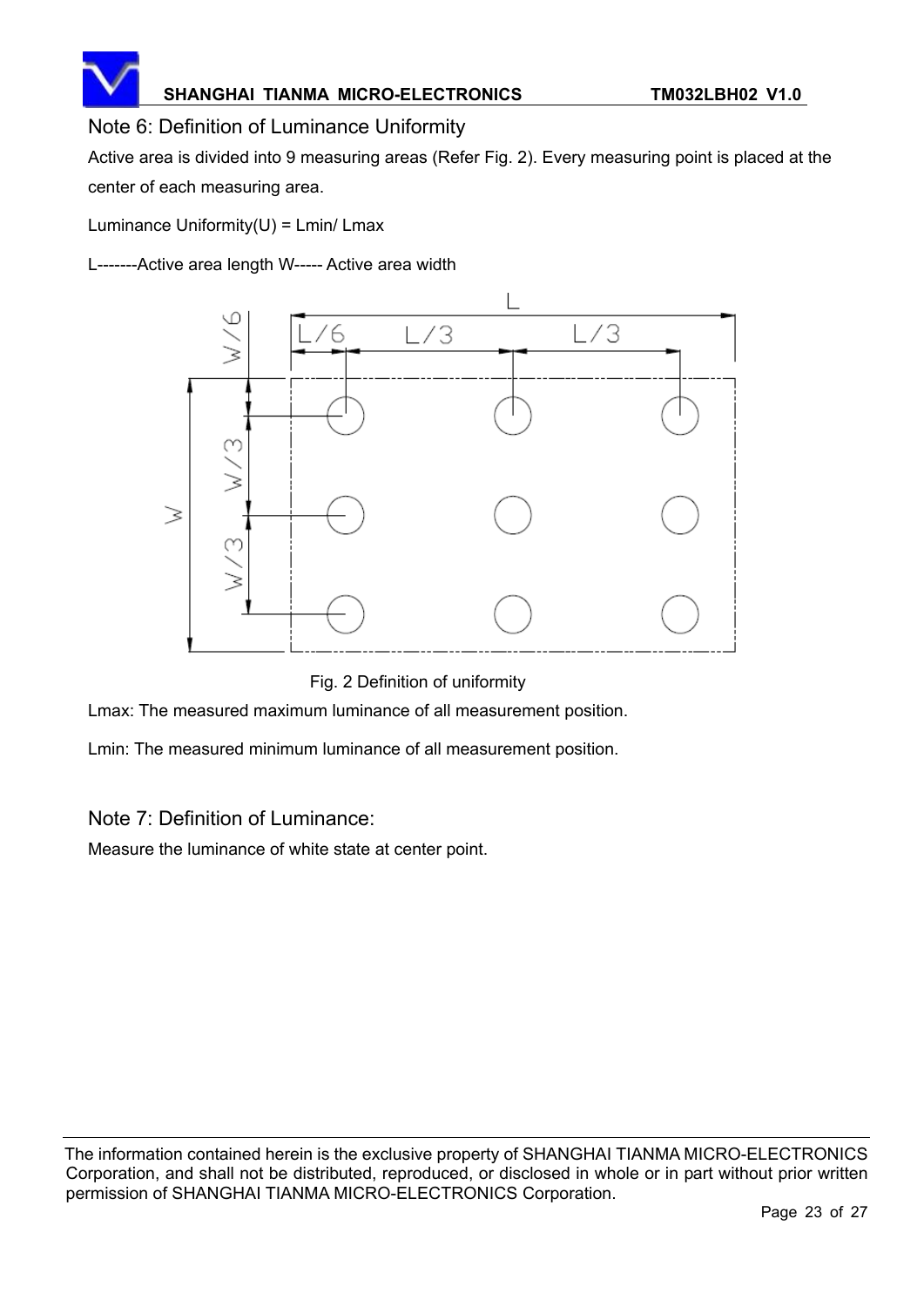

### **7 Environmental / Reliability Tests**

| <b>No</b>      | <b>Test Item</b>                                      | <b>Condition</b>                                                                                                                                                                                       | <b>Remarks</b>                                                                                   |
|----------------|-------------------------------------------------------|--------------------------------------------------------------------------------------------------------------------------------------------------------------------------------------------------------|--------------------------------------------------------------------------------------------------|
| 1              | <b>High Temperature</b><br>Operation                  | Ts=+60℃, 120hrs                                                                                                                                                                                        | Note1<br>IEC60068-2-1:2007, GB2423.2-2008                                                        |
| $\overline{2}$ | Low Temperature<br>Operation                          | Ta=-20°C, 120hrs                                                                                                                                                                                       | IEC60068-2-1:2007<br>GB2423.1-2008                                                               |
| 3              | <b>High Temperature</b><br>Storage                    | Ta=+70℃, 120hrs                                                                                                                                                                                        | IEC60068-2-1:2007<br>GB2423.2-2008                                                               |
| $\overline{4}$ | Low Temperature<br>Storage                            | Ta=-30℃, 120hrs                                                                                                                                                                                        | IEC60068-2-1:2007<br>GB2423.1-2008                                                               |
| 5              | High Temperature &<br><b>High Humidity</b><br>Storage | Ta=+60℃, 90% RH<br>120 hours                                                                                                                                                                           | Note2<br>IEC60068-2-78 :2001<br>GB/T2423.3-2006                                                  |
| 6              | <b>Thermal Shock</b><br>(Non-operation)               | -30℃ 30 min~+70℃ 30 min,<br>Change time: 5min, 20 Cycles                                                                                                                                               | Start with cold temperature,<br>End with high temperature,<br>IEC60068-2-14:1984, GB2423.22-2002 |
| $\overline{7}$ | <b>Electro Static</b><br>Discharge<br>(Operation)     | $R = 330\Omega$<br>C=150pF,<br>5points/panel<br>Air:±8KV, 5times;<br>Contact:±4KV, 5 times;<br>(Environment: $15^{\circ}\text{C} \sim 35^{\circ}\text{C}$ ,<br>$30\% \sim 60\%$ , 86Kpa $\sim$ 106Kpa) | IEC61000-4-2:2001<br>GB/T17626.2-2006                                                            |
| 8              | Vibration<br>(Non-operation)                          | Frequency range: 10~55Hz,<br>Stroke: 1.5mm<br>Sweep:10Hz~55Hz~10Hz<br>$\overline{2}$<br>hours<br>for each direction of X.Y.Z.<br>(6 hours for total) (Package<br>condition)                            | IEC60068-2-6:1982<br>GB/T2423.10-1995                                                            |
| 9              | <b>Shock</b><br>(Non-operation)                       | 60G 6ms, ±X,±Y,±Z 3times,<br>for each direction                                                                                                                                                        | IEC60068-2-27:1987<br>GB/T2423.5-1995                                                            |
| 10             | Package<br>Drop Test                                  | Height:80 cm,<br>1 corner, 3 edges, 6 surfaces                                                                                                                                                         | IEC60068-2-32:1990<br>GB/T2423.8-1995                                                            |

Note1: Ts is the temperature of panel's surface.

Note2: Ta is the ambient temperature of sample.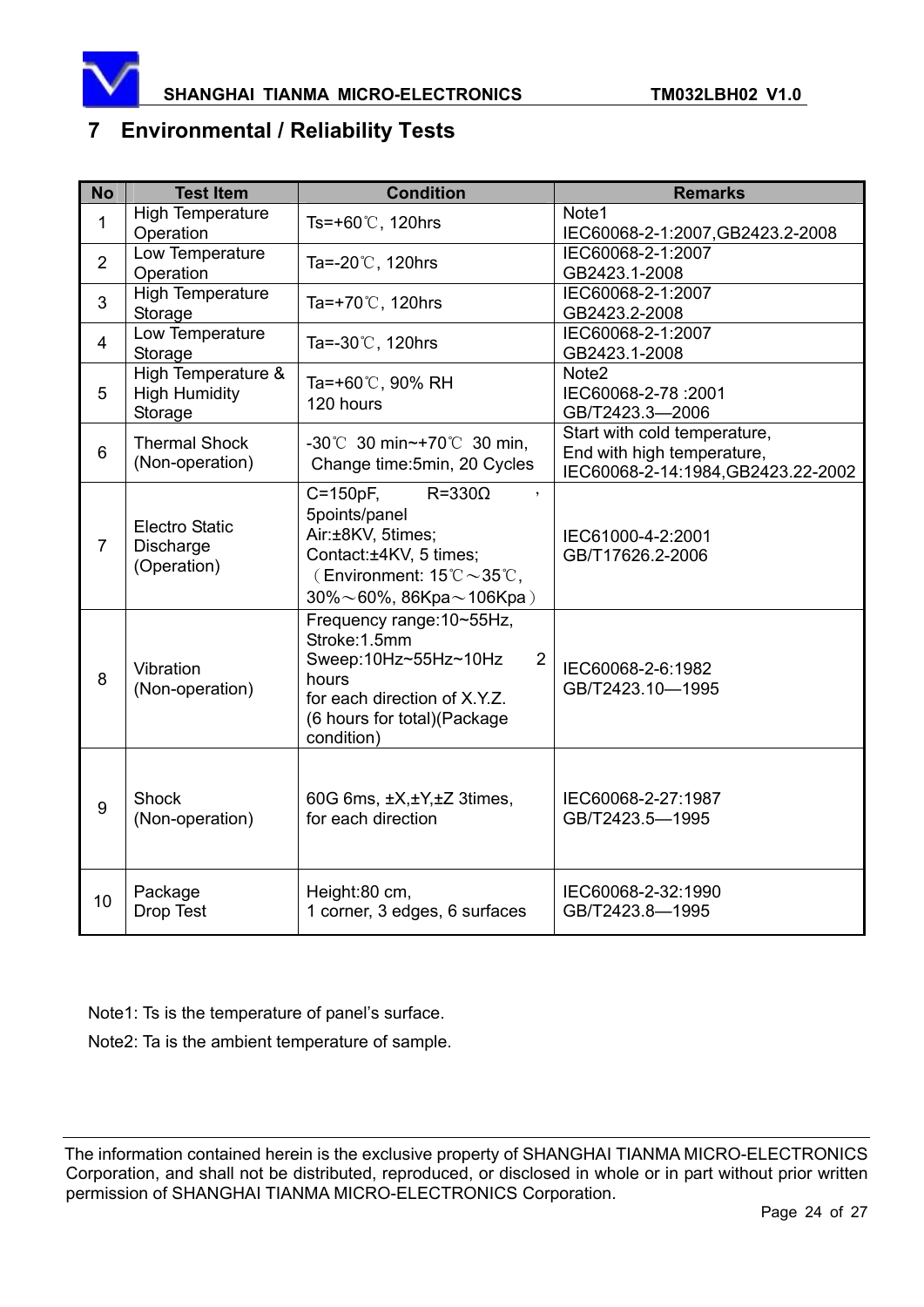# **8 Mechanical Drawing**

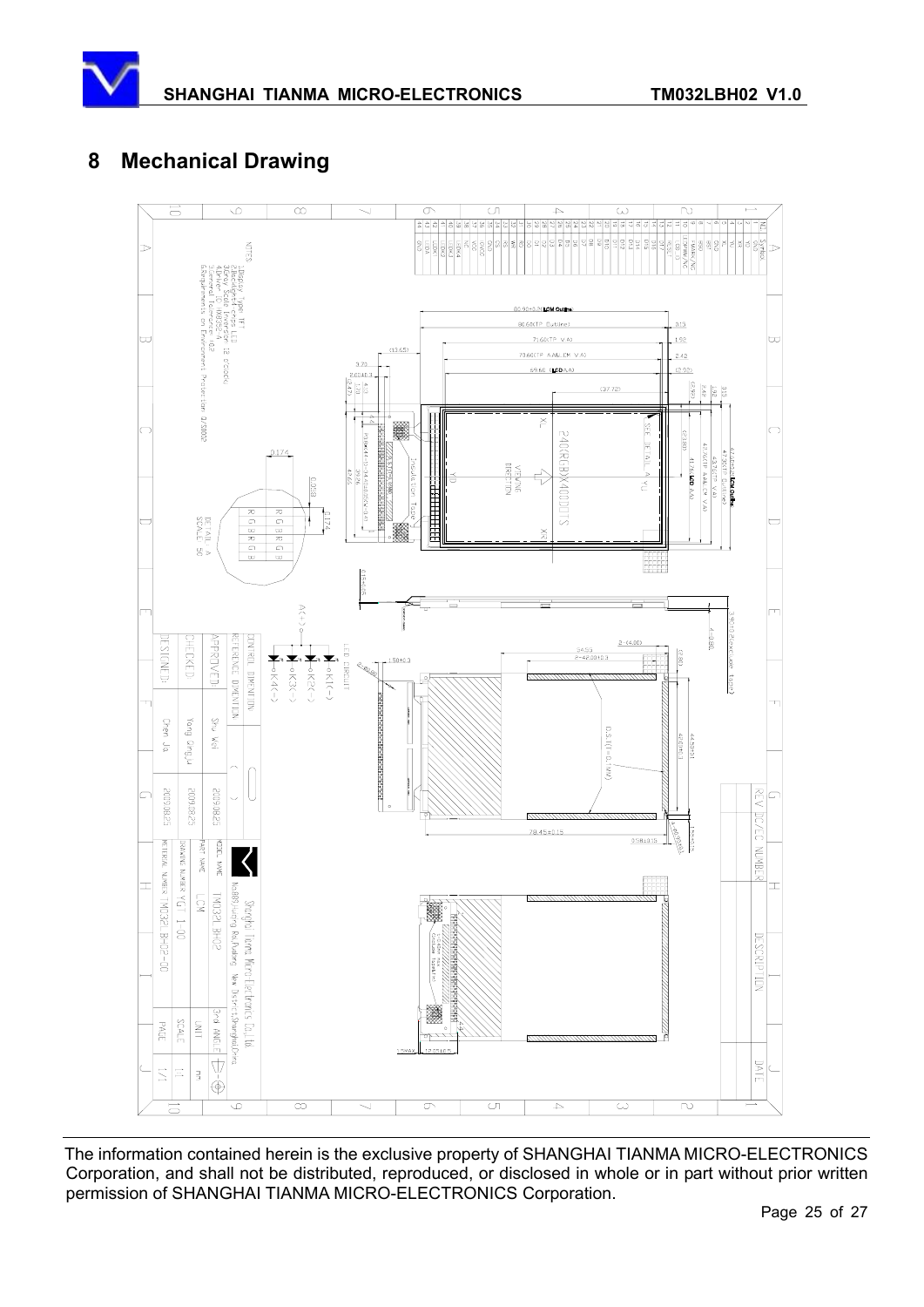

### SHANGHAI TIANMA MICRO-ELECTRONICS **TM032LBH02 V1.0**

### **Packing Drawing**

| <b>No</b> | <b>Item</b>       | <b>Model (Material)</b> | Dimensions(mm)   | Unit Weight(Kg) Quantity |     | <b>Remark</b> |  |
|-----------|-------------------|-------------------------|------------------|--------------------------|-----|---------------|--|
|           | <b>LCM</b> module | TM032LBH02              | 47.60x80.90x3.90 | 0.0262                   | 324 |               |  |
| 2         | Tray              | PET(Transmit)           | 315x247x11.8     | <b>TBD</b>               | 42  | Anti-static   |  |
| 3         | <b>EPE</b>        | <b>EPE</b>              | 315x247x5        | 0.009                    | 6   |               |  |
| 4         | Desiccant         | Desiccant               | 45x50            | 0.0035                   | 12  |               |  |
| 5         | Anti-static bag   | <b>IPE</b>              | 327x440          | 0.021                    | 6   |               |  |
| 6         | <b>BOX</b>        | Corrugated paper        | 345x260x70       | 0.227                    | 6   |               |  |
| 7         | Carton            | Corrugated paper        | 544x365x250      | 1.01                     | 1   |               |  |
| 8         | Total Weight(Kg)  | TBD                     |                  |                          |     |               |  |